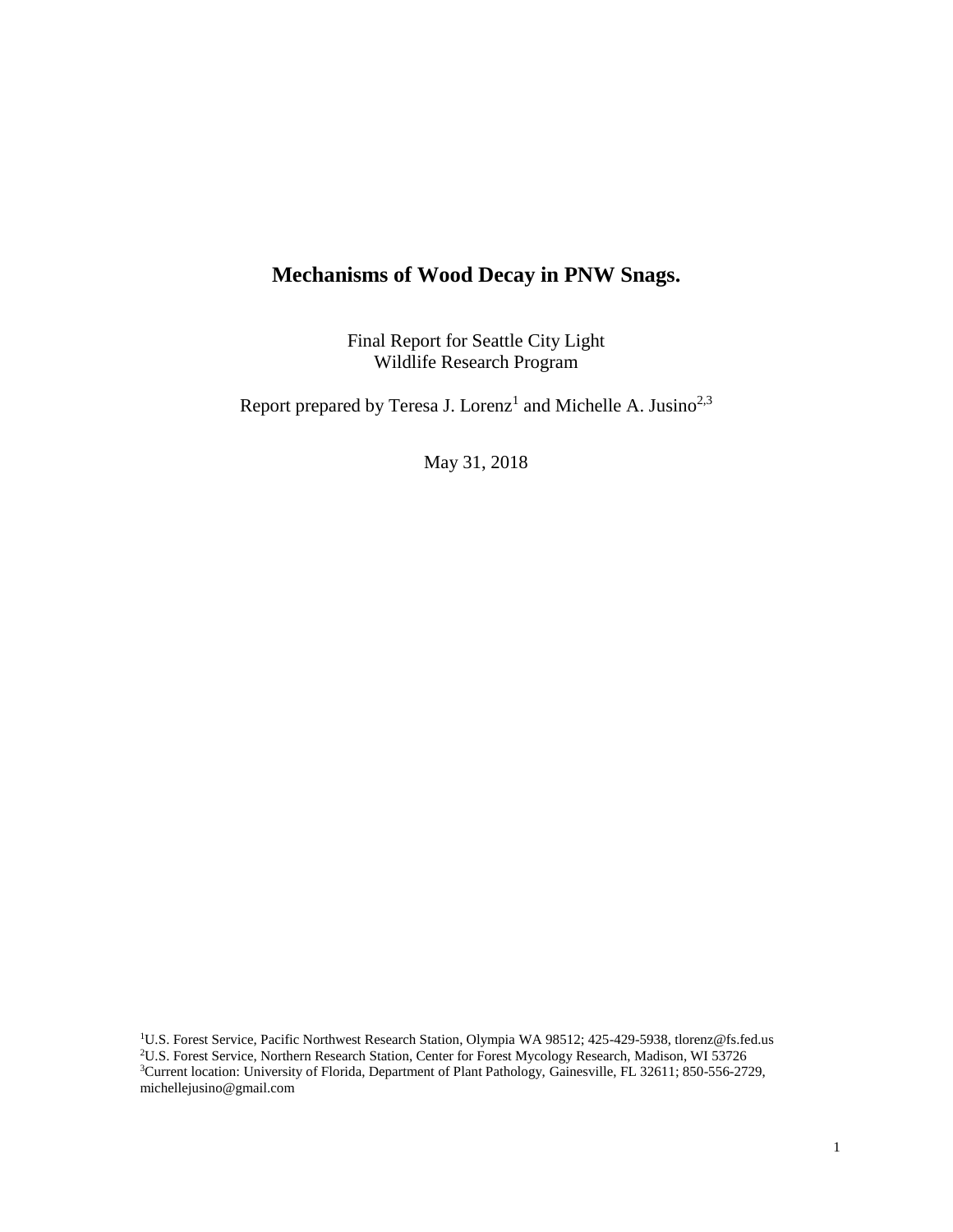#### **I. Introduction –**

Tree cavities provide important habitat for more than one quarter of wildlife in the Pacific Northwest (PNW). Woodpeckers assist in tree cavity formation and are considered keystone species. Their presence in forest systems has well-documented and far-reaching effects on biodiversity and ecosystem health (Lindenmayer et al. 2000, Virkkala et al. 2006, Drever et al. 2008). The list of secondary cavity users in the PNW includes many at-risk species including the northern spotted owl (*Strix occidentalis*) and fisher (*Martes pennant*), in addition to bats, songbirds, swifts, small mammals, cavity-nesting ducks, and raptors (Bunnell et al. 1999); these species use or require tree cavities, but are not capable of excavating cavities themselves.

Despite the importance of tree cavities for PNW wildlife, the mechanisms by which decay fungi colonize trees and how those sites are found by woodpeckers are poorly understood. Recent research in dry coniferous forests of the PNW indicates that wood excavated by woodpeckers at cavities is rare in natural systems. Wood density at woodpecker excavations is  $\langle 0.23 \text{ g/cm}^3$  and such wood comprises  $\langle 5\%$  of all standing dead wood in these forests (Lorenz et al. 2015). Ultimately, the formation of cavities is therefore likely brought about by the activities of wood decay fungi that long precede woodpecker excavation (Jackson and Jackson 2004). The mechanisms by which wood decay fungi break down dead wood have not been studied in the PNW with modern methods (e.g., Lindner and Banik 2009, Schilling et al. 2015). In fact, due to methodological limitations, the fungal taxa responsible for wood softening in PNW snags are not known with certainty. Wood decay fungi in this region rarely produce sporocarps for species identification (Lorenz et al. 2015). The genomics techniques required to identify fungi have only been developed in the last few years (Lindner and Banik 2009, Lindahl et al. 2013, Jusino et al. 2014), and have not been applied to examining wood decay fungi in the PNW. Managers therefore lack basic information on which fungal taxa initiate the process of wood softening in PNW snags, as well as management techniques that may influence these processes.

Information on decay agencies and processes in PNW snags could help improve habitat management for wildlife. As noted above, many snags on the landscape contain wood unsuitable for woodpecker cavity excavation, and hence cannot be used by many species of secondary cavity users. Management techniques to increase woodpecker cavity excavations in past studies have met with fairly low success rates. For example, among ~2,000 Douglas-fir snags created by researchers in western Washington and Oregon, fewer than 3% contain evidence of woodpecker nest excavations within ~10 years of snag creation (Bednarz et al. 2013, Walter et al. 2005, Kroll et al. 2012). Foraging holes and cavities of small-bodied excavators (e.g., chestnut-backed chickadee, red-breasted nuthatch) were present in larger numbers in these snags, but importantly these holes are too small to provide habitat for most cavity dependent wildlife (Martin and Eddie 1999, Martin et al. 2004). In contrast, in the first 8-10 years following natural fires in central Washington, research with  $\sim$ 1,000 snags indicates that  $>$ 16% snags contain woodpecker cavity excavations (Lehmkuhl et al. 2003, Lorenz et al. 2015). In managed forests, researchers created snags either by mechanically topping trees, or inoculating them with a heart rot fungus *Fomitopsis pinicola*. Lacking information on decay agents and processes, in these cases managers may have provided large numbers of snags unsuitable for woodpecker excavations. For instance, inoculation methods may have failed because there is no direct evidence that *Fomitopsis pinicola* is influential in producing wood decay suitable for woodpecker excavations; it is simply a fungal species commonly observed producing sporocarps in these forests.

Overall, past experimentation with snag creation in the PNW has indeed been successful in creating snags, but not necessarily in creating snags that are useable for wildlife. Modern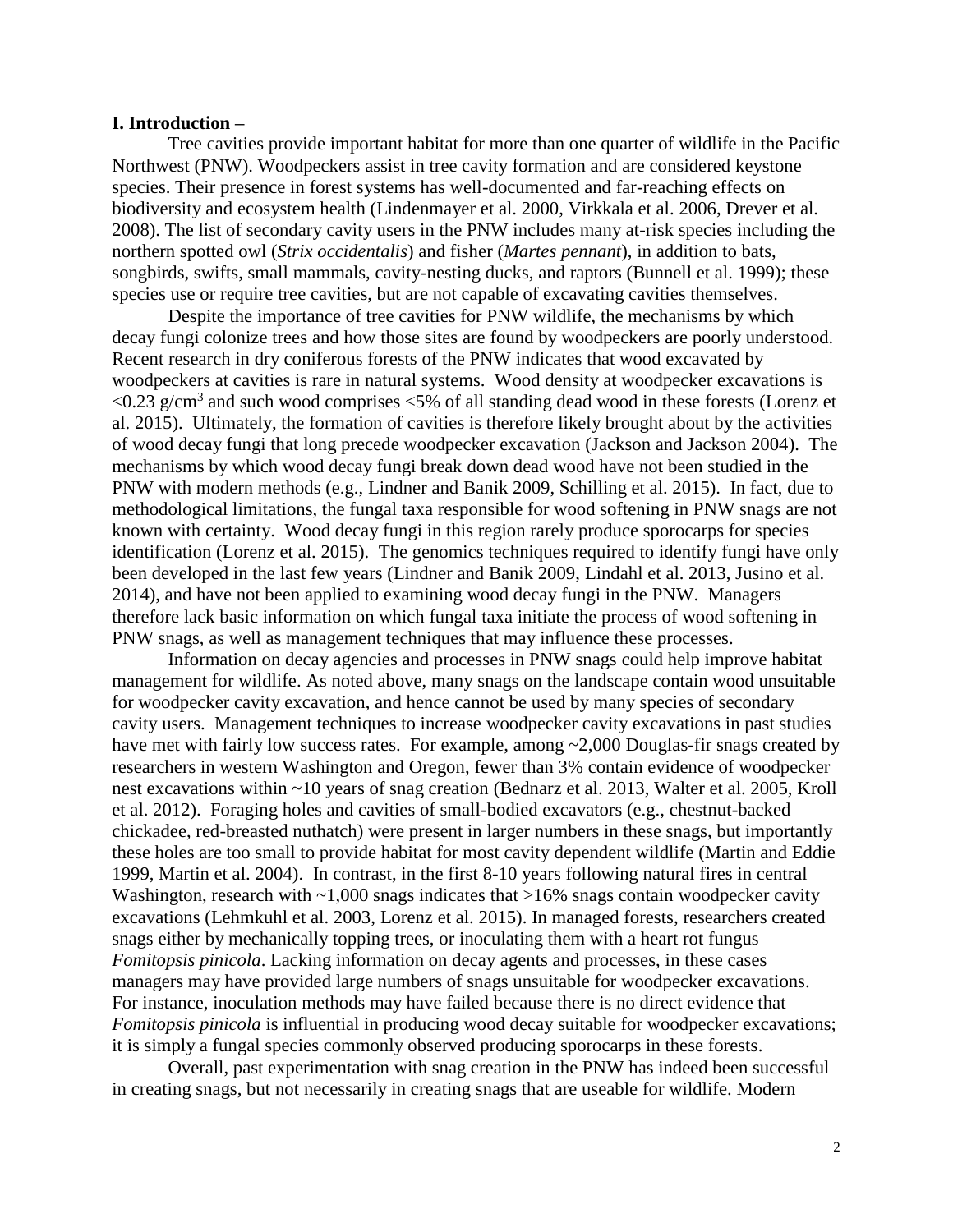sequencing methods have the potential to inform these efforts. With modern sequencing methods like high throughput, next generation sequencing (NGS), fungal taxa that occur at woodpecker excavations can be determined accurately and with low bias (e.g., without relying on sporocarps). Recent sequencing studies have found much higher diversity of fungi at woodpecker excavations (e.g., hundreds of fungal taxa) than indicated by sporocarps (Jusino et al. 2015; Jusino et al. 2016). Sequencing could help managers determine if *Fomitopsis pinicola* or other fungal taxa occur at woodpecker excavations, to potentially improve inoculation success. It can also be used to non-destructively track fungal colonization of recent killed trees, to determine if there are management techniques or environmental conditions that are most likely to lead to wood softening.

To explore some of these possibilities, the objectives of our project to identify fungal taxa at woodpecker excavated cavities using NGS. We are studying these processes in the two tree species most commonly used by woodpeckers for cavity excavation in the PNW, Douglas-fir (for forests west of the Pacific Crest) and ponderosa pine (*Pinus ponderosa*; for forests east of the Pacific Crest). Upon completion of the study, we will provide publications and guidance for managers in the form of presentations at workshops and conferences.

#### **II. Methods –**

### *Study area*

We conducted this study on the east slopes of the Cascade Range in Yakima and Kittitas Counties, Washington (approximately 46°46ʹ N, 121°04ʹ W; and 47°12ʹ N, 120°27ʹ W, respectively; Figure 1). Most nests were on U.S. Department of Agriculture, Forest Service land, and with a few nests on Washington Department of Natural Resources lands. Forest composition varied based on aspect, slope, elevation, and longitudinal distance from the Cascade Crest. On most sites ponderosa pine was dominant or co-dominant with Douglas-fir (*Pseudotsuga menziesii*) or grand fir (*Abies grandis*). Other tree species included western larch (*Larix occidentalis*), quaking aspen (*Populus tremuloides*), and black cottonwood (*Populus trichocarpa*).

### *Locating woodpecker nest cavities*

For our first objective of identifying wood decay fungi at woodpecker excavated cavities, we searched for woodpecker nests from May to July 2017. Eleven species of cavity excavators occur on our study sites, but to obtain a large enough sample for statistical analyses we focused on four common species that represent "specialist" and "generalist" habitat guilds. Our specialist species were white-headed (*Picoides albolarvatus*) and black-backed woodpeckers (*P. arcticus*), which are sensitive species or listed species in the region restricted to specialized habitat types (WDFW 2013, Mellen McLean et al. 2013, USFWS 2013, COSWEC 2010). We used hairy woodpeckers (*P. villosus*) and northern flickers (*Colaptes auratus*) as "generalist" species. These two species are widely distributed throughout North America and occur in many habitat types. All four species are considered keystone excavators (Martin et al. 2004, Tarbill et al. 2015). They typically excavate at least one cavity each year for nesting and thus are important for maintaining biodiversity of cavity dependent wildlife in PNW forests.

#### *Vegetation sampling*

In August and September 2017 and after the woodpecker nesting season, we returned to nests to measure vegetation characteristics. We restricted vegetation sampling (and fungal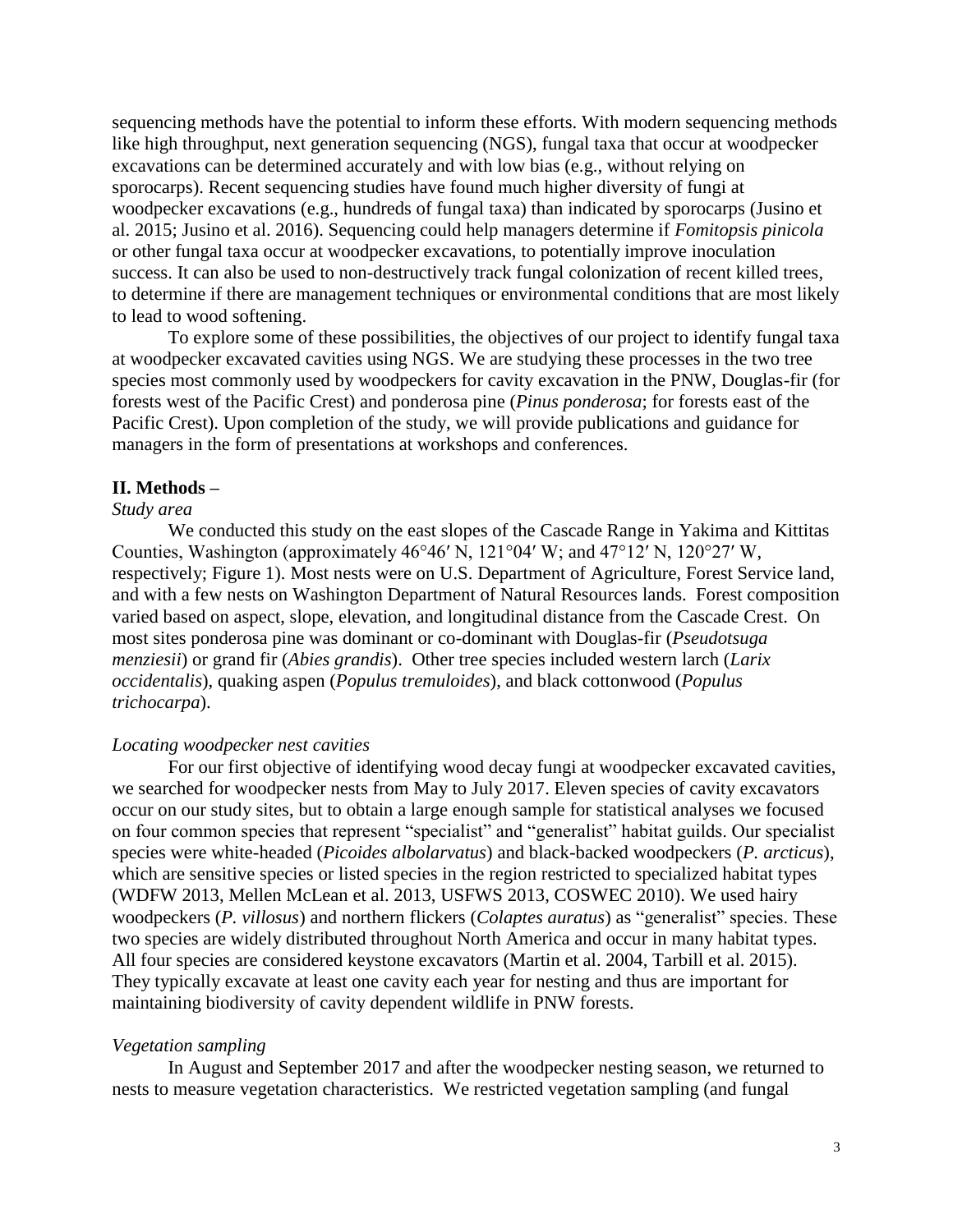sampling, described below) to nests in ponderosa pine and Douglas-fir, with the exception of one hairy woodpecker nest sampled in a grand fir. For safety reasons, we also restricted our sampling to nests that could be sampled from the ground or from climbing ladders and in which the nest snag appeared stable. We omitted nests from sampling if they were too high  $(>12 \text{ m})$  to be accessed by ladders  $(n = 20)$ .

Following the nest season, we measured basic vegetation characteristics at 76 nest sites, including cavity height, snag height, snag species, cavity orientation, and snag diameter at breast height. We also noted cavities and cavity starts on all snags, and the proportion of bark, branches, needles, fine branches, and top missing. We noted whether fungal fruiting bodies (sporocarps) were present on the bole, and whether there were holes characteristic of woodpecker foraging. We measured the torque required to turn an increment borer bit into the snag, which is correlated with wood density (Matsuoka 2000). At a subset of nests that were also included in a study of nest survival ( $n = 26$ ), we estimated surrounding tree and snag density (0.04 ha plot), shrub cover (0.01 ha plot), and canopy cover (0.01 ha plot). We also measured cavity sill width, cavity horizontal depth, and cavity vertical depth with a ruler.

For making comparisons with unexcavated snags, we paired these 56 nest snags with a randomly selected 'control' snag within 75 m. Control snags matched attributes of nest snags but lacked cavities. We measured all of the aforementioned features at control snags, except cavity width and depth (because control snags lacked cavities). For comparison with nests, we measured wood hardness on control snags at the same height and orientation as its paired cavity. We marked each nest and paired control snag with a tree tag placed in a nearby stump or log and took a series of nine photos at each site. We compared attributes of nest and control snags using paired sample t-tests and considered attributes different if  $\alpha$  < 0.05.

#### *Remotely sensed data*

We overlaid remotely sensed data on management history for each site from three sources: LandTrendr, (Landsat-based detection of Trends in Disturbance and Recovery methods; Kennedy et al. 2010), United States Department of Agriculture Forest Service Activity Tracking System (FACTS) data, and gradient nearest neighbor (GNN) models (Ohmann et al. 2011). LandTrendr uses multiple-year Landsat imagery to categorize forest disturbance based on magnitude and duration, and we considered recent  $(\langle 10 \text{ year}),$  short duration  $(\langle 1 \text{ year}),$  and high magnitude disturbance events from LandTrendr as recent burns, which are an important habitat for most woodpecker species in this study. We used the FACTS database to extract information on the timing of recent thinning and prescribed burn projects for our sites. We used GNN models to provide basic vegetation information for our sites, including canopy cover, basal area of different tree species, and stand age. We used ArcGIS 10 (Environmental Systems Research Institute, Inc., Redlands, CA) to extract these remotely sensed data for woodpecker nests and paired random sites in our study.

#### *Fungal sampling and sequencing*

For sequencing of wood decay fungi, we aseptically collected a sample of wood from 76 nest cavities with a sterile sharpened spoon following Jusino et al. (2014). We used the spoon to scrape inside the cavity above the nest chamber, a region also called the cavity dome (Jusino et al. 2014). Second, at 56 nest sites, we used a sterile 9 mm wood drill bit to aseptically collect wood shavings from the bole of each nest snag 2-5 cm above the nest cavity opening. This sample was collected by drilling horizontally into each nest snag with a cordless drill, with the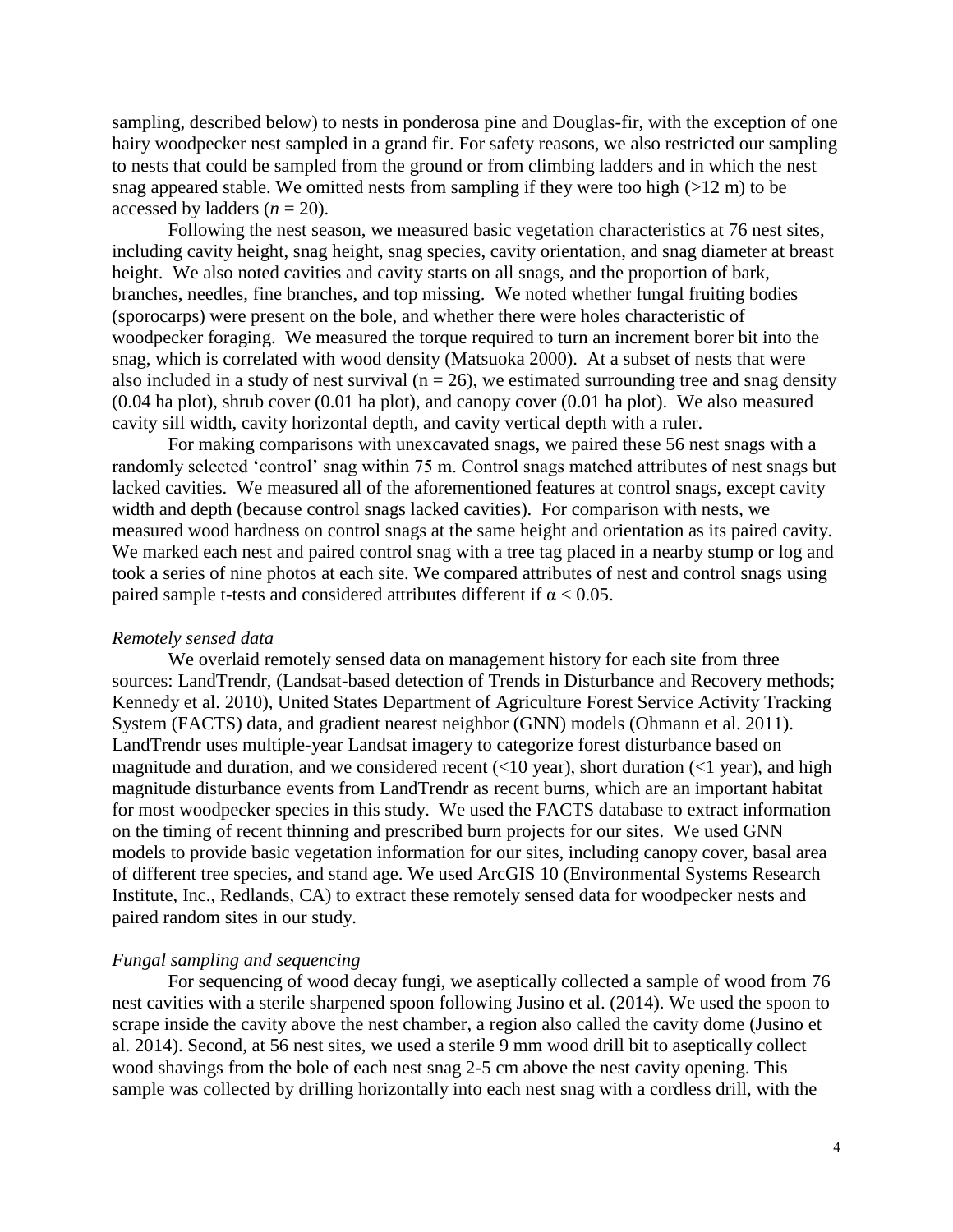drill bit parallel to the ground. We collected two wood samples from this region. The first sample contained wood extracted as we drilled from the bark surface to ~3 cm deep. The second sample was collected from wood extracted as we drilled from 3-10 cm deep. We kept these samples separate (and sterilized between samples). Our first sample (0-3 cm deep) simulated sill or cavity entrance wood. Our second sample (3-10 cm deep) represented wood in the nest body region, or cavity chamber wood.

We collected yet a third sample from the bole of 56 control snags paired with 56 nest trees. As noted above, control snags matched attributes of nest snags but lacked cavities. As a result, we could not collect a spoon scraping from control snags. For comparison with nests we sampled wood from control snags at the same height and orientation as its paired nest using the sterile wood drill bit. Spoons and drill bits were sterilized in the field between every sample using a 20% sodium hypochlorite bath, isopropyl spray, and flame sterilization.

We transferred shavings from nest cavities (obtained via spoon scraping) immediately to sterile 1.5 mL tubes containing sterile cell lysis solution (CLS; Lindner and Banik 2009). Tubes were placed on ice until returning to the field station, where they were frozen at -18° C. Shavings from drill samples transferred immediately to sterile 50 mL tubes and placed on ice. Upon returning to the field station each day, drill samples were sterilely transferred to CLS in 1.5 mL tubes (protocols for wood sampling and storage are in Appendix 1). All samples were then maintained at -18° C until DNA extraction, polymerase chain reaction (PCR) of the internal transcribed spacer (ITS) region of fungi, and sequencing in September and October 2017.

To identify fungal taxa at nests and paired control snags we used ion torrent semiconductor sequencing with 400 base-pair technology, following the protocols in Palmer and Jusino et al. (2018). We included a custom mock community control in every run to parameterize downstream bioinformatics which were run using AMPtk (http://amptk.readthedocs.io/; Palmer and Jusino et al. 2018). Identification of fungal taxa was carried out following the AMPtk hybrid taxonomy assignment which incorporates the curated UNITE (Kõljalg et al. 2005) database. To compare species composition, we used nonparametric multidimensional scaling (NMDS) in the Vegan package of R (Oksanen et al. 2012) to plot and visualize differences in fungal community composition. We used nonparametric permutational multivariate ANOVA (PERMANOVA) tests (Anderson 2001) to test for significant differences in fungi communities as a function of sampling source (cavity spoon scraping, nest snag bole sample, or control snag bole sample).

#### **III. Results and Discussion –**

#### *Locating woodpecker nest cavities*

We surveyed approximately 2,314 ha for woodpeckers and located 103 nests (Figure 1). We obtained locations of 12 additional nests from J.M. Kozma, who shared the nest locations from nest searches conducted during concurrent woodpecker research projects in our study areas. The most commonly found species were northern flicker ( $n = 34$  nests) and hairy woodpecker ( $n = 12$  $= 31$  nests), followed by white-headed woodpecker ( $n = 29$  nests) and black-backed woodpecker  $(n = 21$  nests; Figure 1).

#### *Vegetation surveys and remote sensing*

Following the woodpecker breeding season, we measured basic vegetation characteristics at a subsample of nest sites. We measured cavity height, snag height, snag species, cavity orientation, and snag diameter at breast height. Forty-six nests were in ponderosa pines, 29 in Douglas-fir, and one in a grand fir. This should not be considered a representative sample of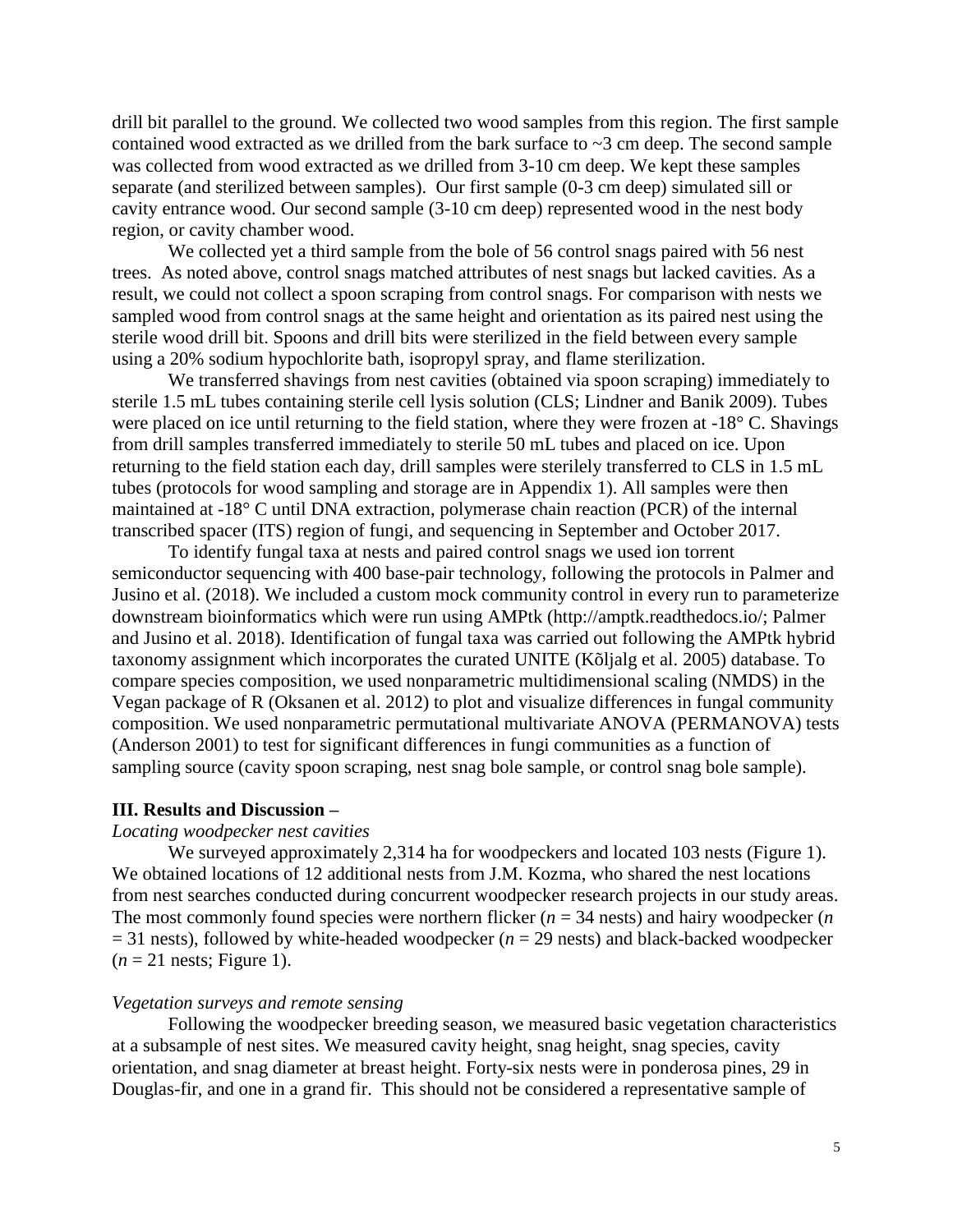species used for nesting by woodpeckers because we purposefully omitted some tree species from sampling to simplify the sequencing of fungal taxa. Nevertheless, ponderosa pine and Douglas-fir are frequently used by woodpeckers in this region. In a larger study of tree species used by woodpeckers for nesting in central Washington, Lorenz et al. (2015) reported 77% of nests were in ponderosa pine and Douglas-fir.

We sampled nests in unburned forests, and in forests burned 1 to 15 years prior. The majority of sampled nests were in recent burns ( $n = 30$  in burns 0-5 years post-fire) with fewer sampled nests in burns 11-15 years old ( $n = 16$ ) and unburned forests ( $n = 13$ ). Again, this should considered representative of the use of these burns by woodpeckers because our study was not designed to model woodpecker occupancy as a function of burn age. Instead, for our study we aimed to sample nests in burns of all age classes (1-5 years, 6-10 years, 11-15 years, and unburned).

Mean cavity height was 2.6 m (Table 1). Mean diameter of nest snags was 38.6 cm and was similar to control snags ( $\bar{x}$  = 38.9 cm;  $t_{130}$  = 0.135, *P* = 0.8932). Two vegetation attributes differed between nest and control sites: tree height and hardness of wood within the tree's interior. Control trees were taller than nest trees  $(t_{130} = 5.061, P < 0.0001)$  and contained harder wood 3-10 cm inside the bole (Table 1; *t<sup>111</sup>* = 16.472, *P* < 0.0001).

#### *Fungal sampling and sequencing*

We sampled fungi from nest cavities that were excavated and used for nesting by woodpeckers in 2017. We omitted cavities from sampling that had been excavated in prior years. We successfully sequenced fungi from 166 samples, including 64 samples from woodpecker nest cavities, 54 samples from the bole of the nest snags, and 48 samples from the bole of random, non-used snags.

We sequenced 1477 fungal taxa from these samples. Fungal community composition differed between samples taken from woodpecker cavities, the bole of the nest snags, and control snags (Figure 2;  $r^2 = 0.17$ , pseudo- $F = 16.3$ ,  $P < 0.0001$ ). Fungal communities were most diverse in cavity samples, with a median of 42 fungal taxa detected per cavity (and 351 total taxa unique to cavity samples), compared to a median of 30 taxa detected in the boles of nest snags (with 160 unique taxa) and 27 detected in the boles of control snags (with 185 unique taxa). These results mirror those from a concurrent sampling effort in central Oregon (Lorenz and Jusino 2017) in which cavities had higher diversity of fungi than samples taken from within the bole of the same snag, and from control snags.

Our results indicate that animals (vertebrates and invertebrates) carry fungal spores into the cavities, either on their bodies, or via fecal deposition, or for the case of specialized invertebrates, via special fungal transport organs. On our Oregon sites, the most prevalent fungal taxa within cavities were ectomycorrhizal symbionts (e.g., truffles and truffle-like fungi; Lorenz and Jusino 2017), which have spores that are often dispersed by small mammals (reviewed in Johnson 1996). These mammals eat the fruiting bodies of truffles and they may carry the fruiting bodies up into the cavities with them or deposit spores in the cavities when they defecate. In this current study in Washington, one of the most common fungi found in cavities was Ophiostomatales sp., and is likely associated with bark and ambrosia beetles. Many Opiostomatales fungi are mutualistically associated with bark and ambrosia beetles and are carried by the beetles in fungal transport organs termed mycangia (Barta 1963). The beetles bore tiny holes in the trees and "plant" their fungi in their excavations, then they lay eggs, and the young beetles feed on the nutritious structures the fungi produce. When the adult beetles leave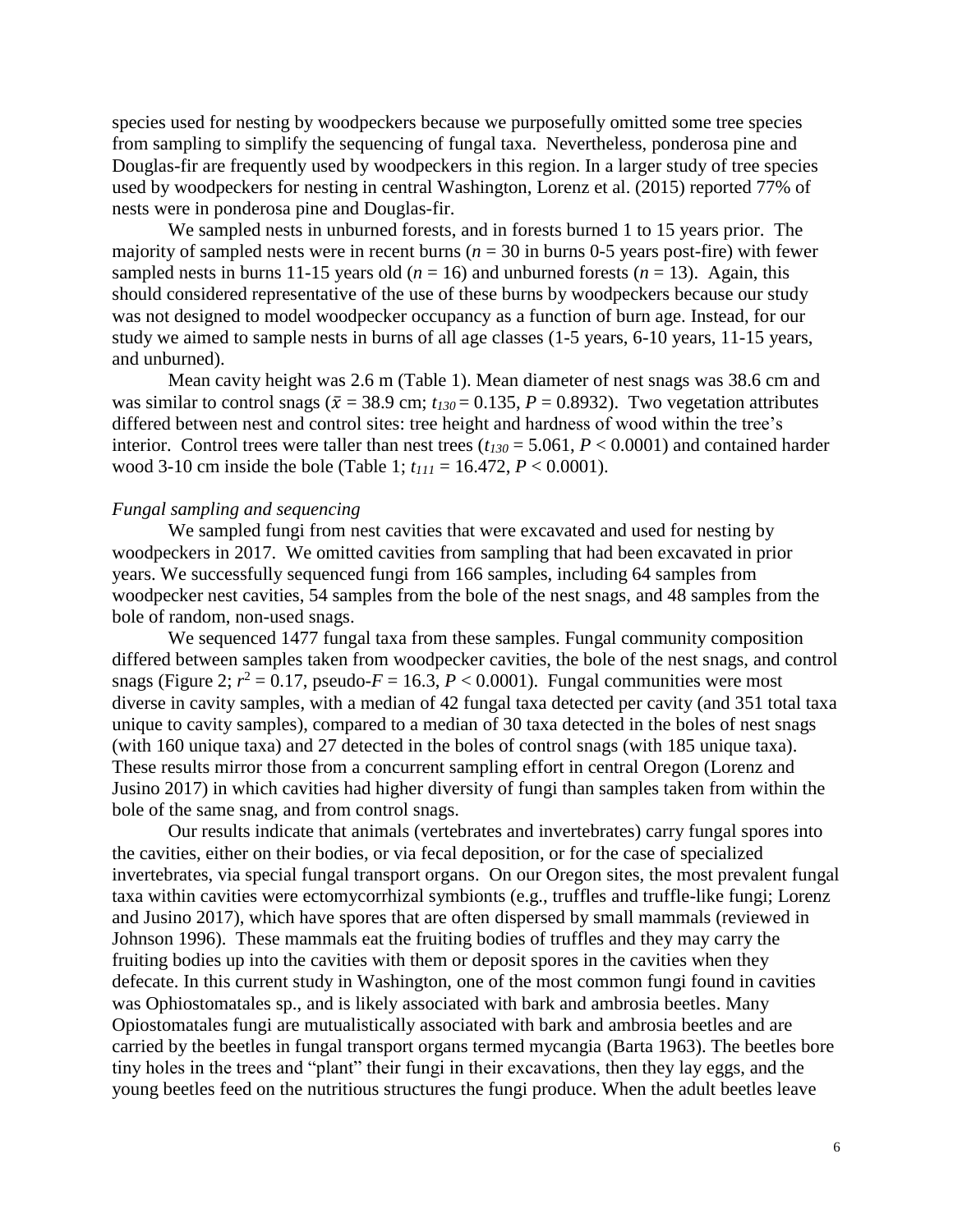the excavations, they carry their fungi with them to the next tree (Huclr and Stenlinski 2017, Harrington 2005, Beaver 1989). Some of these fungi are harmless to forest health, and others have been very detrimental. Due to their internal transcribed spacer (ITS) sequence structure, Ophiostomatales fungi are better detected with different sequencing loci such as the large subunit (LSU), thus it is likely that many fungi in this order went undetected in our study (Harrington et al. 2010, Skelton et al. 2018).

The most commonly occurring fungal taxon detected in the bole of nest snags in this study was *Rhinocladiella atrovirens* (found in 48% of nest bole samples; Table 2). *Rhinocladiella atrovirens* is sometimes classified as a soft rot fungus (Nguyen et al. 2016) and was also detected in control snags (30%). It was widespread and occurred in nests in both ponderosa pine (55%) and Douglas-fir (50%), and in both unburned (58%) and burned snags (52%). The most prevalent Basidomycota fungi sequenced from the bole of woodpecker nest snags were in class Tremellomycetes and Agaricomycetes (both found in 30% of nest bole samples), and these taxa were less common in control snags (19% and 8%, respectively). These taxa were most prevalent in ponderosa pine snags, but occurred in burned and unburned snags. Tremellomycetes are molds often associated with decayed wood and dead and dying trees although it is unknown whether they actively decay wood. The fungal Class Agaricomycetes in contrast, contains the Order Polyporales which includes many well-known wood decay fungi. Unfortunately, many of the fungal taxa detected in our study have not been previously identified. In fact, only an estimated 5-10% of fungi in existence are described, and of those, not all are represented in sequence databases, leaving the taxonomy of many NGS studies somewhat unsatisfactorily defined (Larsen et al. 2017). This is especially true when one is dealing with unstudied substrate types, such as the internal wood of snags, which are not often thoroughly surveyed for fungi.

Overall, our preliminary results illustrate that snags contain diverse communities of fungi, some of which are likely associated with decay, others that are associated with birds and mammals, and still others that are known mutualists with beetles or other arthropods. In our analyses of this dataset over the next year, we hope to gain additional insights into taxa or communities that may be causing or contributing to decay in these snags, and management practices associated with these communities.

# **IV. Literature cited –**

- Anderson, M.J., 2001. A new method for non-parametric multivariate analysis of variance. Austral Ecology 26:32–46.
- Batra, L.R. 1963. Ecology of ambrosia fungi and their dissemination by beetles. Transactions of the Kansas Academy of Science 66:213–236.
- Beaver, R. 1989. Insect-fungus relationships in the bark and ambrosia beetles. In: Wilding N, Collins N, Hammond P, Webber J (eds) Insect-fungus interactions. Academic Press, San Diego. pp 121–143.
- Bednarz, J. C., M. J. Huss, T. J. Benson, and D. E. Varland. 2013. The efficacy of fungal inoculation of live trees to create wood decay and wildlife-use trees in managed forests of western Washington, USA. Forest Ecology and Management 307:186–195.
- Bunnell, F. L., L. L. Kremsater, and E. Wind. 1999. Managing to sustain vertebrate richness in forests of the Pacific Northwest: relationships within stands. Environmental Reviews 7:97– 146.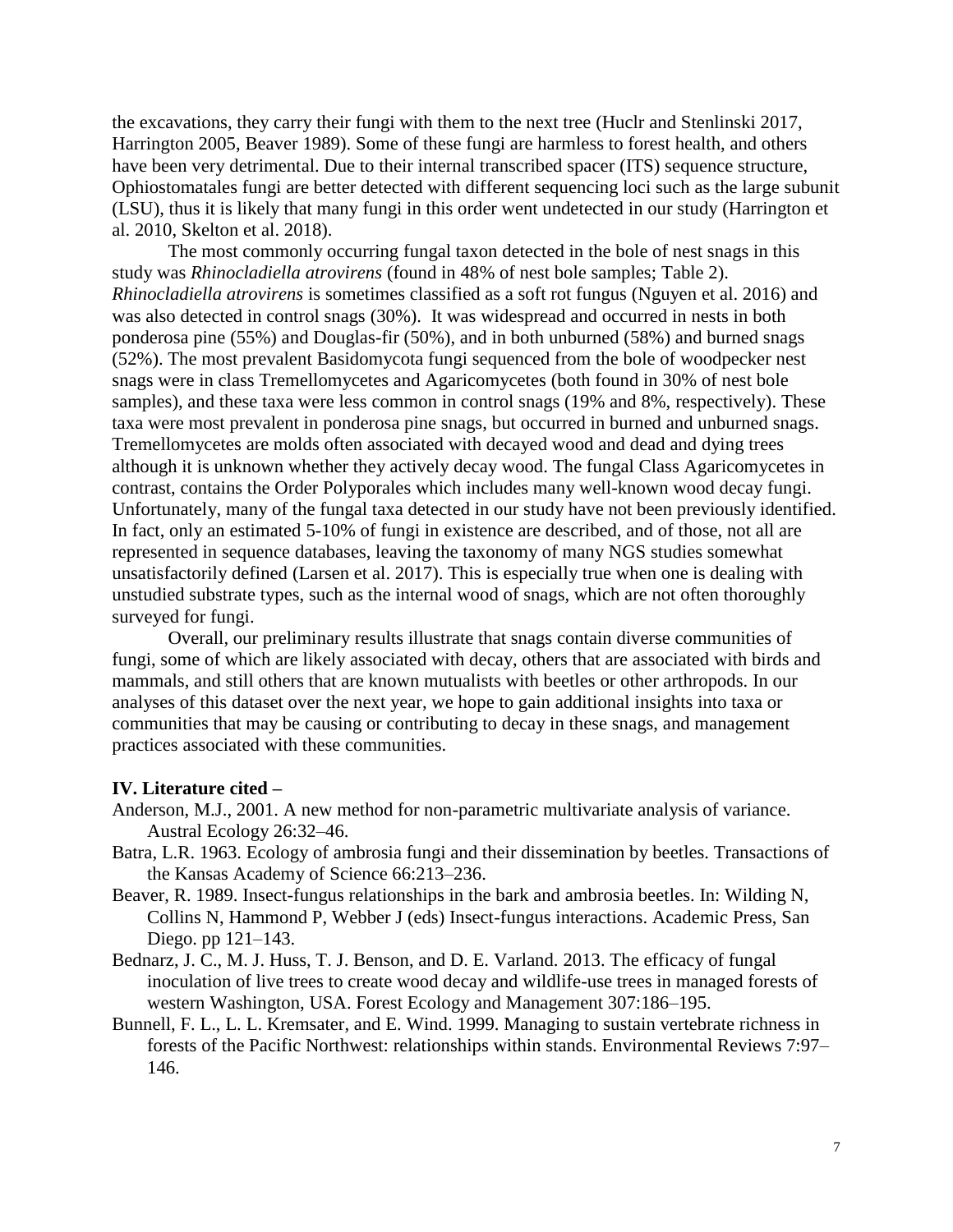- Committee on the Status of Endangered Wildlife in Canada [COSEWIC]. 2010. COSEWIC assessment and status report on the White-headed Woodpecker Picoides albolarvatus in Canada. COSEWIC, Ottawa, Canada.
- Drever, M. C., K. E. H. Aitken, A. R. Norris, and K. Martin. 2008. Woodpeckers as reliable indicators of bird richness, forest health, and harvest. Biological Conservation 141:624–634.
- Harrington, T.C. 2005. Ecology and evolution of mycophagous bark beetles and their fungal partners. In: Vega FE, Blackwell M (eds) Ecological and evolutionary advances in insectfungal associations. Oxford University Press, Oxford, pp 257–291
- Harrington, T.C., D.N. Aghayeva, and S.W. Fraedrich. 2010. New combinations in Raffaelea, Ambrosiella, and Hyalorhinocladiella, and four new species from the redbay ambrosia beetle, Xyleborus glabratus. Mycotaxon 111:337-361.
- Hulcr, J., and L. Stelinski. 2017. The ambrosia symbiosis: from evolutionary ecology to practical management. Annual Reviews of Entomology 62:285–303.
- Jackson, J. A., and B. J. S. Jackson. 2004. Ecological relationships between fungi and woodpecker cavity sites. Condor 106:37–49.
- Johnson, C.N. 1996. Interactions between mammals and ectomycorrhizal fungi. Trends in Ecology and Evolution 11:503-507.
- Jusino, M. A., D. L. Lindner, J.K. Cianchetti, A.T. Grise, N.J. Brazee, and J.R. Walters. 2014. A minimally invasive methods for sampling nest and roost cavities for fungi: a novel approach to identify the fungi associated with cavity-nesting birds. Acta Ornithological 49:233–242.
- Jusino, M. A., D. L. Lindner, M. T. Banik, and J. R. Walters. 2015. Heart rot hotel: fungal communities in red-cockaded woodpecker excavations. Fungal Ecology 14:33–45.
- Jusino, M. A., D. L. Lindner, M. T. Banik, K. R. Rose, and J.R. Walters. 2016. Experimental evidence of a symbiosis between red-cockaded woodpeckers and fungi. Proceedings of the Royal Society B 283:20160106.
- Kennedy, R. E., Z. Yang, and W. B. Cohen. 2010. Detecting trends in forest disturbance and recovery using yearly Landsat time series: 1. LandTrendr – Temporal segmentation algorithms. Remote Sensing of Environment 114:2897–2910.
- Kõljalg U., K.H. Larsson, K. Abarenkov, R.H. Nilsson, I.J. Alexander, U. Eberhardt, S. Erland, K. Høiland, R. Kjøller, E. Larsson, T. Pennanen, R. Sen, A.F. Taylor, L. Tedersoo, T. Vrålstad, and B.M. Ursing. 2005. UNITE: a database providing web-based methods for the molecular identification of ectomycorrhizal fungi. New Phytologist 166:1063–1068.
- Kroll, A. J., S. D. Duke, M. E. Hane, J. R. Johnson, M. Rochelle, M. G. Betts, and E. B. Arnett. 2012. Landscape composition influences avian colonization of experimentally created snags. Forest Ecology and Management 152:145–151.
- Larsen, B.B., E.C. Miller, M.K. Rhodes, and J.J. Wiens. 2017. Inordinate fondness multiplied and redistributed: the number of species on earth and the new pie of live. The Quarterly Review of Biology 92:229-266.
- Lehmkuhl, J.L., R.L. Everett, R. Schellhaas, P. Ohlson, D. Keenum, H. Riersterer, and D. Spurbeck. 2003. Cavities in snags along a wildfire chronosequence in eastern Washington. Journal of Wildlife Management 67:219–228.
- Lindenmayer, D. B., C. R. Margules, and D. B. Botkin. 2000. Indicators of biodiversity for ecologically sustainable forest management. Conservation Biology 14:941–950.
- Lindner D. L., and M. T. Banik. 2009. Effects of cloning and root-tip size on observations of fungal ITS sequences from Picea glauca roots. Mycologia 101:157–165.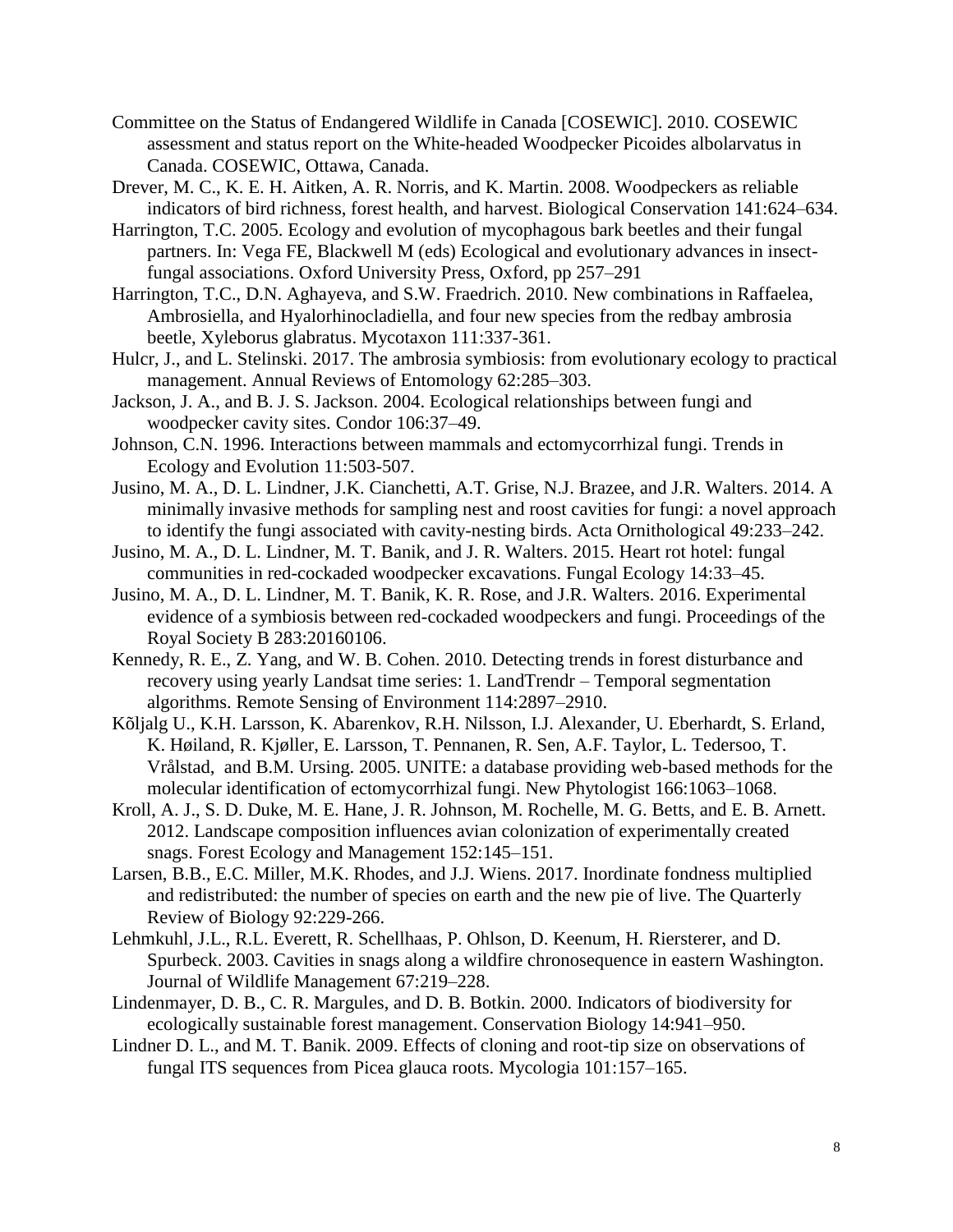- Lindahl, B. D., R. Henrik Nilsson, L. Tedersoo, K. Abarenkov, T. Carlsen, R. Kjøller, U. Kõljalg et al. 2013. Fungal community analysis by high‐throughput sequencing of amplified markers–a user's guide. New Phytologist 199:288–299.
- Lorenz, T. J., K. T. Vierling, T. R. Johnson, and P. C. Fischer. 2015. The role of wood hardness in limiting nest site selection in avian cavity excavators. Ecological Applications 25:1016– 1033.
- Lorenz, T.J., and M.A. Jusino. 2017. Fungal communities in woodpecker cavities at Pringle Falls Experimental Forest: Preliminary results from post-treatment woodpecker surveys and fungal sequencing on Lookout Mountain. Unpublished Report. 16 p.
- Martin, K., and Eddie. 1999. Nest webs: a community-wide approach to the management and conservation of cavity-nesting forest birds. Forest Ecology and Management 115:243–257.
- Martin, K. K.E.H. Aitken, and K.L. Wiebe. 2004. Nest sites and nest webs for cavity-nesting bird communities in interior British Columbia, Canada: nest characteristics and niche partitioning. Condor 106:5–19.
- Matsuoka, S. 2000. A method to measure the hardness of wood in standing woodpecker nest trees. Japanese Journal of Ornithology 49:151–155.
- Mellen-McLean, K., B. Wales, and B. Bresson. 2013. A conservation assessment for the Whiteheaded Woodpecker (Picoides albolarvatus). U.S. Department of Agriculture, Forest Service, and U.S. Department of Interior, Bureau of Land Management. Portland, OR. 41 p.
- Nguyen, N.H., Z. Song, S.T. Bates, S. Branco, L. Tedersoo, J. Menke, J.S. Schilling, and P.G. Kennedy. 2016. FUNGuild: An open annotatin tool for parsing fungal community datasets by ecological guild. Fungal Ecology 20:241-248.
- Ohmann, J. L., M. J. Gregory, E. B. Henderson, and H. M. Roberts. 2011. Mapping gradients of community composition with nearest-neighbor imputation: extending plot data for landscape analysis. Journal of Vegetation Science 22:660–676.
- Oksanen, J., F.G. Blanchet, R. Kindt, P. Legendre, P.R. Minchin, R.B. O'Hara, G.L. Simpson, P. Solymos, M.H.H. Stevens, and H. Wagner. 2012. Vegan: Community Ecology Package.
- Palmer, J.M., M.A. Jusino, M.T. Banik, and D.L. Lindner. 2018. Non-biological synthetic spikein controls and the AMPtk software pipeline improve mycobiome data. PeerJ 6: e4925 DOI: https://doi.org/10.7717/peerj.4925.
- Schilling, J.S., J.T Kaffenberger, F.J. Liew, and Z. Song. 2015. Signature wood modifications reveal decomposer community history. PLOS ONE 10:e0120679.
- Skelton, J., M.A. Jusino, Y. Li, C. Bateman, P. Hong Thai, C. Wu, D. L.Lindner, and J. Hulcr. 2018. Detecting symbioses in complex communities: the fungal symbionts of bark and ambrosia beetles within Asian pines. Microbial Ecology.
- Tarbill, G. L., P. N. Manley, and A. M. White. 2015. Drill, baby, drill: the influence of woodpeckers on post-fire vertebrate communities through cavity excavation. Journal of Zoology 296:95–103.
- U. S. Fish and Wildlife Service [USFWS]. 2013. 90-Day finding on a petition to list two populations of Black-backed Woodpecker as endangered or threatened. Federal Register 78: 21086–21097.
- Virkkala, R. 2006. Why study woodpeckers? The significance of woodpeckers in forest ecosystems. Annales Zoologici Fennici 43:82–85.
- Walter, S. T., and C. C. Maguire. 2005. Snags, cavity-nesting birds, and silvicultural treatments in western Oregon. Journal of Wildlife Management 69:1578–1591.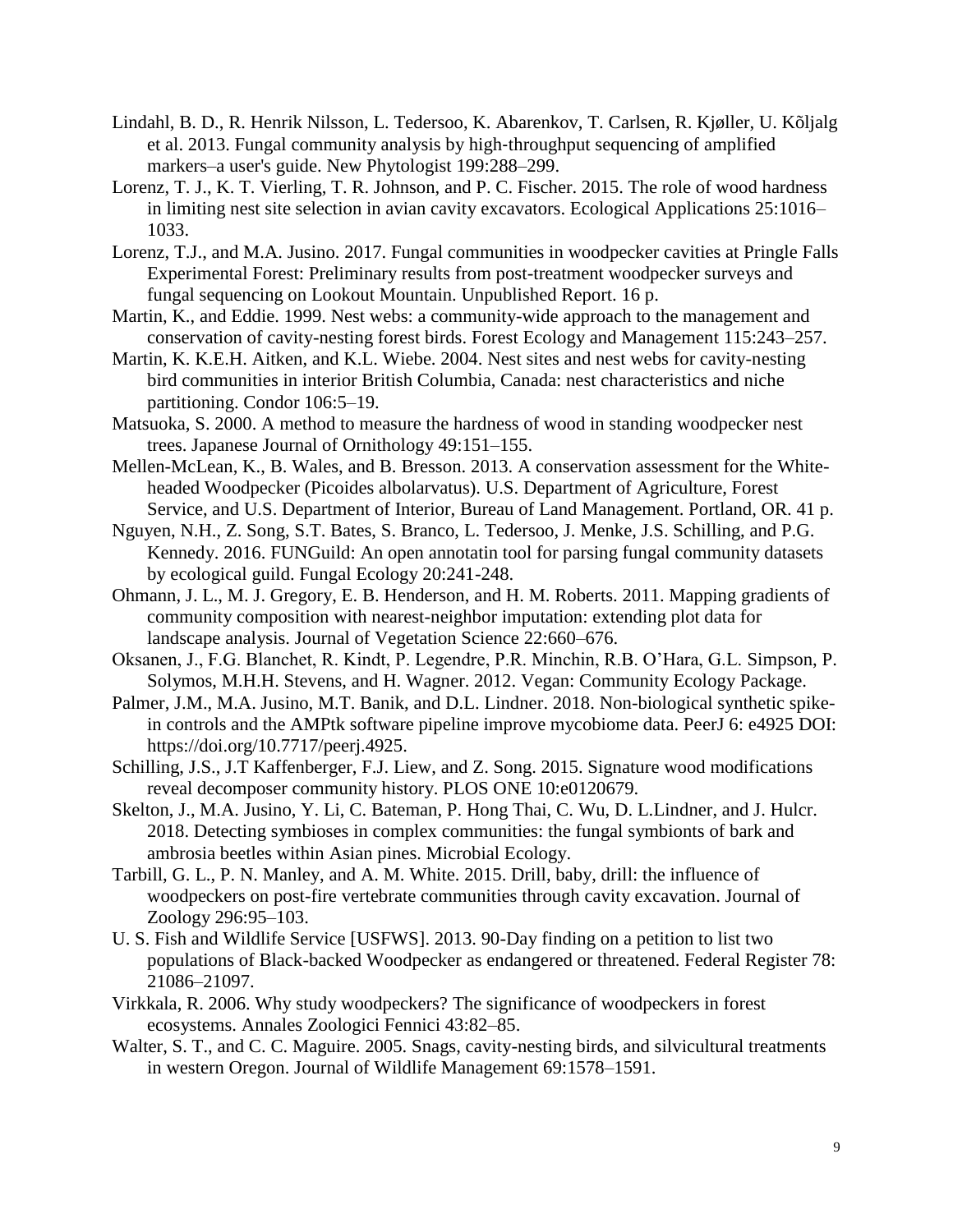Washington Department of Fish and Wildlife [WDFW]. 2013. Threatened and endangered wildlife in Washington: 2012 Annual Report. Listing and recovery section, wildlife program, Washington Department of Fish and Wildlife, Olympia, WA. 251 pp.

**V. Partnerships/Contributors –** This report was compiled by T.J. Lorenz, U.S. Forest Service, Pacific Northwest Research Station and M.A. Jusino, Department of Plant Pathology, University of Florida. Sequencing was conducted by M.A. Jusino with support from D.L. Lindner and M.T. Banik at the U.S. Forest Service, Center for Forest Mycology Research, Northern Research Station. The study was designed by T.J. Lorenz and M.A. Jusino. Nest searching was conducted by T.J Lorenz, P.C. Fischer, T.C. Groff, H. Tso, and C. Muller-Schinn. J.M. Kozma kindly shared nest locations from independent research projects on white-headed woodpecker. Fungal sampling and vegetation surveys were conducted by T.J. Lorenz and P.C. Fischer.

**VI. Publications –** We anticipate completing analyses and preparing a manuscript from this project in fall 2018, and submitting our manuscript to a peer reviewed journal in 2019.

# **VII. Appendices –**

Appendix 1. Protocols and datasheets used for vegetation surveys and fungal sampling for this project central Washington in 2017. Appendix 2. Project photos from 2017 field sampling.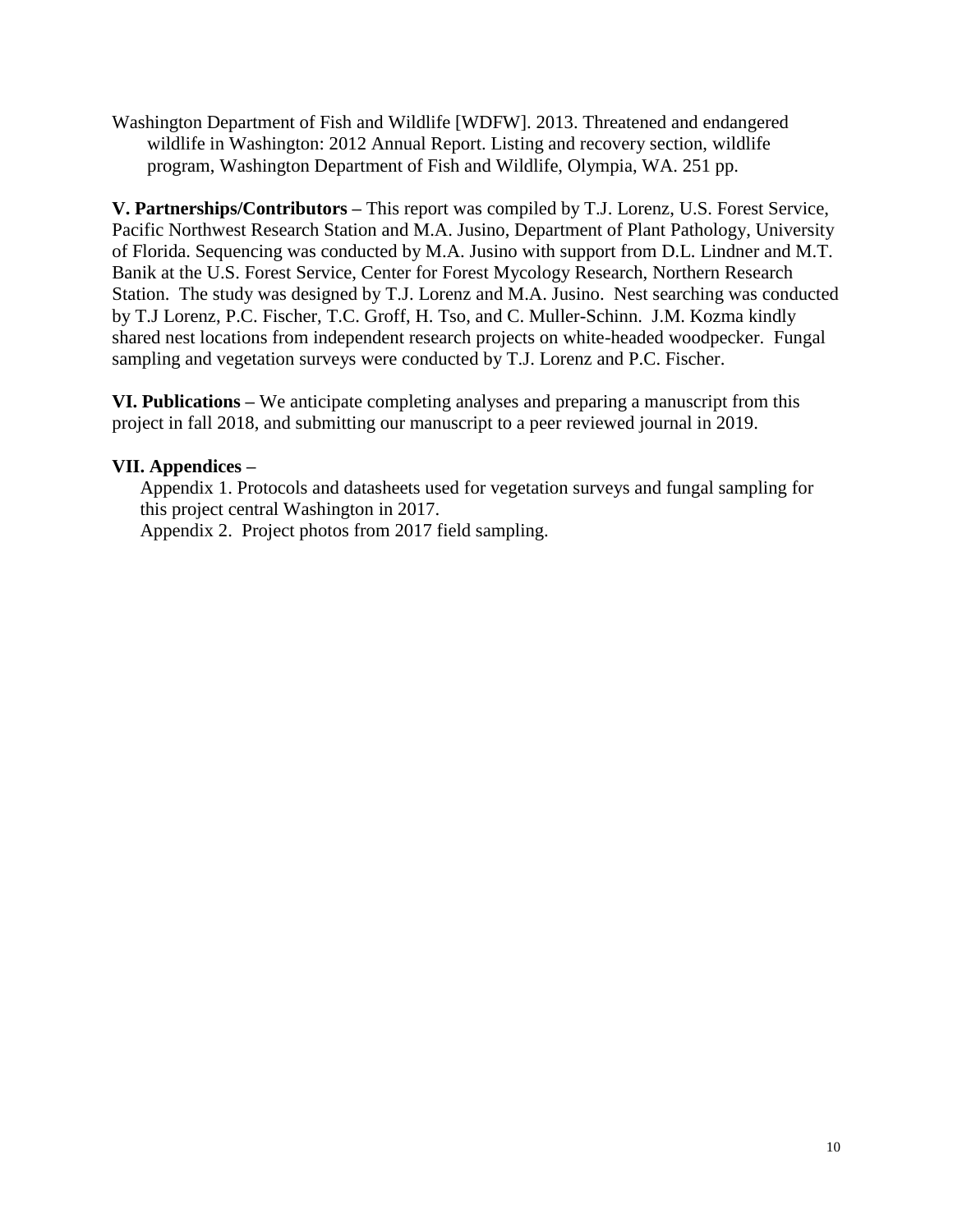|                                                     | Nest snags          | Control snags      |
|-----------------------------------------------------|---------------------|--------------------|
|                                                     | $(n = 76)$          | $(n = 56)$         |
| $DBH$ (cm)                                          | $38.6 (\pm 15.8)$   | 38.9 $(\pm 14.0)$  |
| Cavity height (m)                                   | $2.6 \ (\pm 1.7)$   | na                 |
| Snag height (m)                                     | 7.7 $(\pm 7.0)^*$   | 14.7 $(\pm 8.7)^*$ |
| Percent of char on bole                             | 48.1(42.1)          | $32.6 (\pm 36.8)$  |
| Cavity wood hardness (newton meters)                | $1.6 \ (\pm 1.3)^*$ | 9.4 $(\pm 3.3)^*$  |
| Cavity 'sill' wood hardness (newton meters)         | 5.3 $(\pm 3.6)$     | 7.9 $(\pm 3.5)$    |
| Percent canopy cover                                | $16.0 \ (\pm 16.2)$ |                    |
| Percent large woody debris cover on ground          | 14.3 $(\pm 11.5)$   |                    |
| Percent small woody debris cover on ground          | 15.1 $(\pm 12.4)$   |                    |
| Percent shrub cover                                 | 5.3 $(\pm 8.7)$     |                    |
| Number of snags with conks present on bole          | 2                   | $\overline{A}$     |
| Number of snags with woodpecker forage sign on bole | 71                  | 52                 |

Table 1. Mean (±standard deviation) of site characteristics for woodpecker nest snags compared to control snags (that lacked woodpecker cavities) in central Washington in 2017.

\* Indicates this characteristic differed at  $\alpha$  < 0.05 in a paired-sample t-test.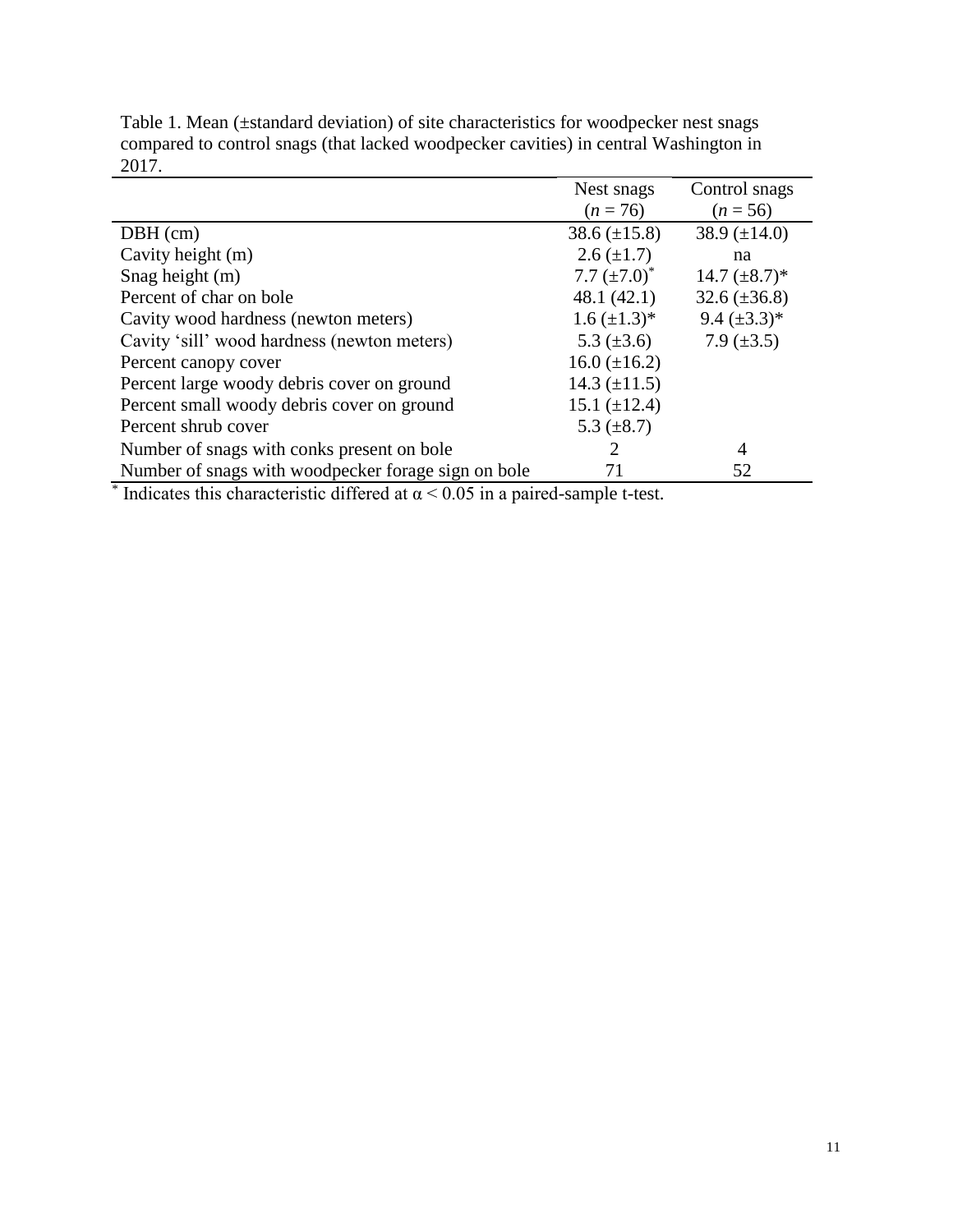Table 2. The most prevalent fungal taxa (present in at least 25% of samples) sequenced from the bole of nest snags (*n* = 54), inside woodpecker nest cavities ( $n = 64$ ), and from the bole of control snags (snags lacking woodpecker excavations;  $n = 48$ ) in central Washington, in 2017. Note that sample sizes differ from those in Table 1 because some samples could not be successfully sequenced. Also note that not all OTUs have been described or identified to species.

| <b>Classification of fungal operational taxonomic units (OTUs)</b>                                                         | <b>Proportion of sites</b><br>containing OTU |
|----------------------------------------------------------------------------------------------------------------------------|----------------------------------------------|
| Samples from bole of nest snags                                                                                            |                                              |
| k:Fungi,p:Ascomycota,c:Eurotiomycetes,o:Chaetothyriales,f:Herpotrichiellaceae,g:Rhinocladiella,s:Rhinocladiella atrovirens | 0.54                                         |
| k:Fungi,p:Ascomycota,c:Sordariomycetes,o:Ophiostomatales                                                                   | 0.39                                         |
| k:Fungi,p:Ascomycota,c:Eurotiomycetes,o:Eurotiales,f:Trichocomaceae,g:Talaromyces                                          | 0.33                                         |
| k:Fungi,p:Ascomycota,c:Eurotiomycetes,o:Chaetothyriales,f:Herpotrichiellaceae                                              | 0.30                                         |
| k:Fungi,p:Basidiomycota,c:Tremellomycetes                                                                                  | 0.30                                         |
| k:Fungi,p:Basidiomycota,c:Agaricomycetes,o:Atheliales,f:Atheliaceae,g:Athelia                                              | 0.28                                         |
| k:Fungi,p:Ascomycota,c:Saccharomycetes,o:Saccharomycetales,g:Candida                                                       | 0.28                                         |
| k:Fungi,p:Ascomycota,c:Leotiomycetes,o:Helotiales,f:Helotiaceae,g:Collophora                                               | 0.28                                         |
| k:Fungi,p:Ascomycota, c:Leotiomycetes                                                                                      | 0.26                                         |
| Samples from inside woodpecker nest cavities                                                                               |                                              |
| k:Fungi,p:Ascomycota,c:Dothideomycetes,o:Capnodiales                                                                       | 0.58                                         |
| k:Fungi,p:Ascomycota,c:Eurotiomycetes,o:Chaetothyriales,f:Herpotrichiellaceae,g:Rhinocladiella,s:Rhinocladiella atrovirens | 0.48                                         |
| k:Fungi,p:Ascomycota,c:Dothideomycetes,o:Capnodiales,f:Teratosphaeriaceae,g:Elasticomyces,s:Elasticomyces elasticus        | 0.34                                         |
| k:Fungi,p:Ascomycota,c:Sordariomycetes,o:Ophiostomatales                                                                   | 0.30                                         |
| k:Fungi,p:Ascomycota,c:Dothideomycetes,o:Pleosporales,f:Pleosporaceae                                                      | 0.30                                         |
| k:Fungi,p:Ascomycota,c:Leotiomycetes,o:Helotiales,f:Myxotrichaceae,g:Oidiodendron,s:Oidiodendron griseum                   | 0.27                                         |
| k:Fungi,p:Ascomycota,c:Leotiomycetes,o:Helotiales,f:Helotiaceae,g:Meliniomyces                                             | 0.27                                         |
| k:Fungi,p:Ascomycota,c:Eurotiomycetes,o:Chaetothyriales,f:Herpotrichiellaceae                                              | 0.27                                         |
| k:Fungi,p:Basidiomycota,c:Agaricomycetes,o:Atheliales,f:Atheliaceae,g:Athelia                                              | 0.25                                         |
| k:Fungi,p:Ascomycota,c:Dothideomycetes,o:Dothideales,f:Dothioraceae,g:Hormonema,s:Hormonema carpetanum                     | 0.25                                         |
| Samples from bole of control snags                                                                                         |                                              |
| k:Fungi,p:Ascomycota,c:Eurotiomycetes,o:Chaetothyriales,f:Herpotrichiellaceae,g:Rhinocladiella,s:Rhinocladiella atrovirens | 0.40                                         |
| k:Fungi,p:Ascomycota,c:Leotiomycetes,o:Helotiales,f:Helotiaceae,g:Collophora                                               | 0.29                                         |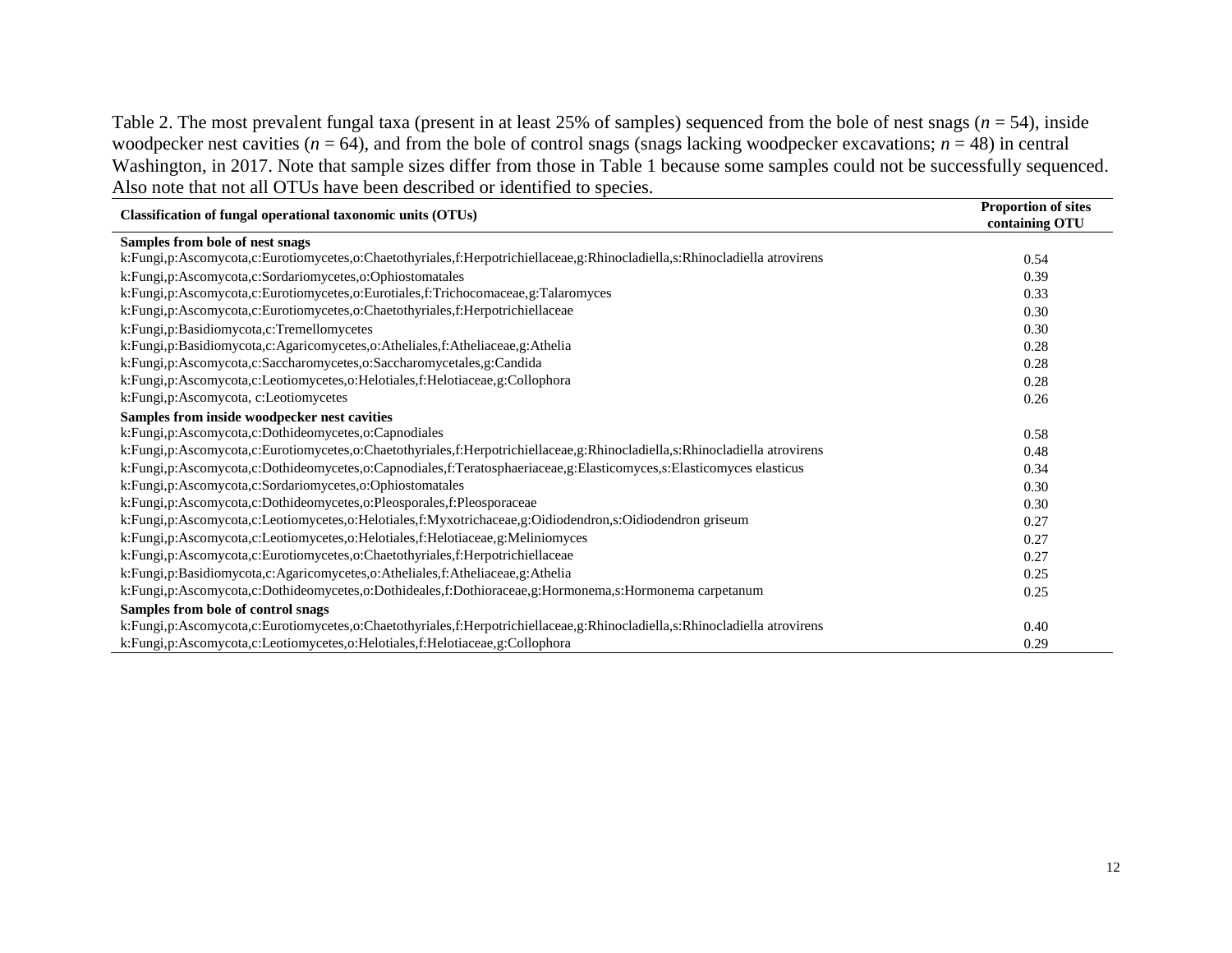Figure 1. Locations of woodpecker nests located in central Washington in 2017. Red circles indicate white-headed woodpecker nests, yellow circles indicate black-backed woodpecker nests, blue circles indicate hairy woodpecker nests, and brown circles indicate northern flicker nests.

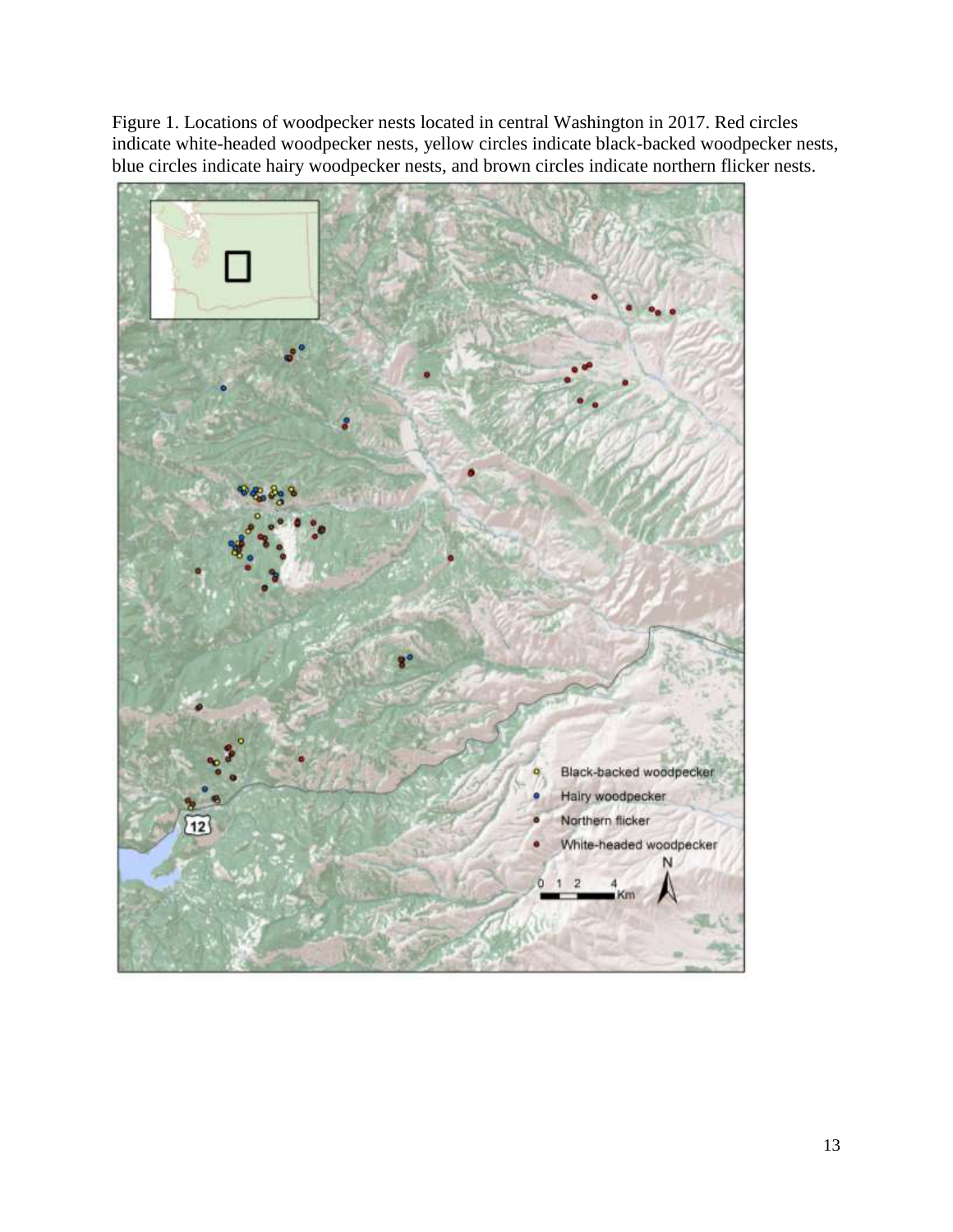Figure 2. Nonparametric Multidimensional Scaling (NMDS) ordinations of the communities of fungi sequenced from within woodpecker nest tree cavities (NT cavity,  $n = 64$ ), from the bole of woodpecker nest trees (NT drill,  $n = 54$ ), and from control snags not excavated by woodpeckers (CT drill,  $n = 48$ ) in central Washington in 2017. The dots and triangle in the center represent the means of the points on the two NMDS axes, and the bars represent one standard error from the mean.

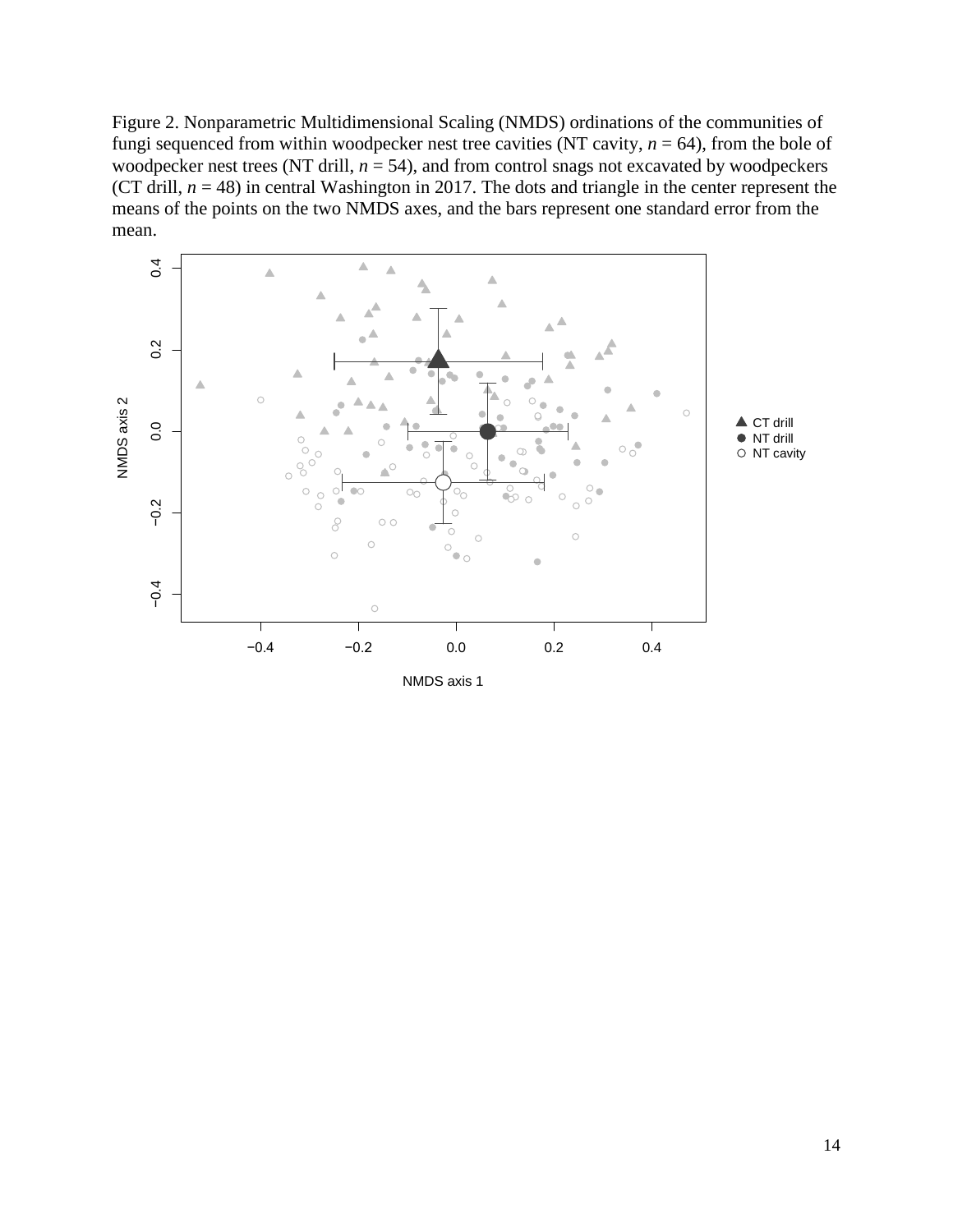Appendix 1. Project Sampling and Field Protocols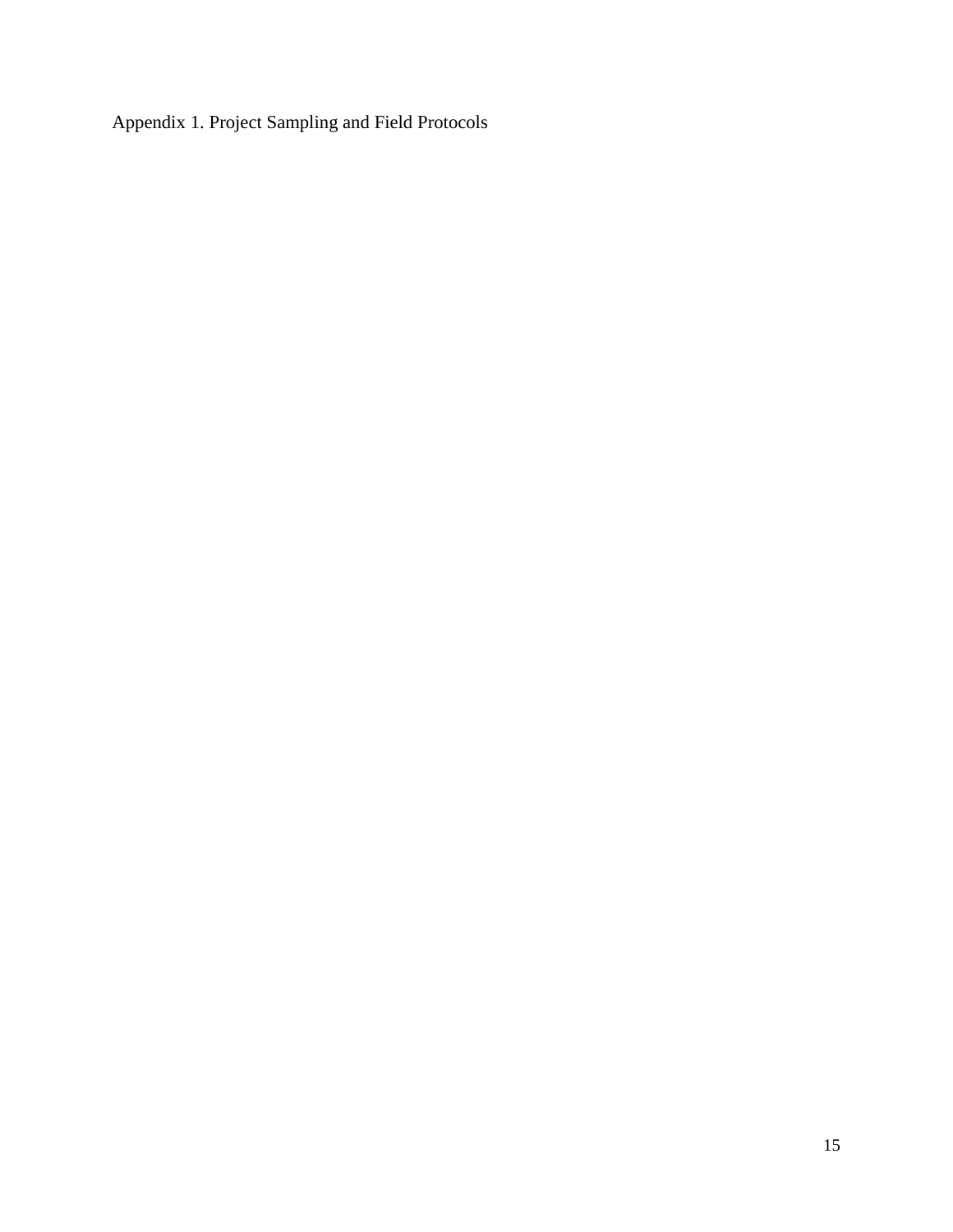# **Field sampling protocol**

Navigate to the nest snag/tree.

Record site/tree data and insert tree tag:

- 1. Record "**General info**" on datasheet:
	- a. study area (i.e., Lookout Mtn, Rimrock, Rattlesnake, Nile)
	- b. date
	- c. study site (for Oregon, this is woodpecker species and number 1-13 on nest card)
	- d. woodpecker species that excavate this hole (which is on the nest card)
	- e. mark a waypoint at the nest tree and record the waypoint number
	- f. GPS unit number being used on this tree
	- g. initials of observer collected samples and recorded data.
	- h. circle whether this datasheet applies to a nest or random tree if a random tree, the woodpecker species and study site is the same as for the nest this tree is paired with
- 2. Put in **tree tag** on a sturdy nearby dead tree or stump, take a waypoint at this tree tag, and note distance and compass bearing to the actual nest or random tree. Do not put tree tag into the tree to be sampled because the nails are not sterile. Record tree tag number which will become the nest id number in all subsequent analyses.
- 3. Record "**Characteristics of nest/random snag**" on datasheet.
	- a. snag species (usually *pipo*)
	- b. note whether there are small holes indicative of woodpecker foraging (>80% of trees show woodpecker foraging evidence)
	- c. estimate rough proportion of trunk that is blackened from fire, top that is broken, bark missing, needles remaining (usually 0), fine branches missing (branches <2 cm diameter), limbs missing (branches >2 cm diameter)
	- d. note whether trees are live or dead (95% are dead); here also note unusual nest substrates like logs, cut stumps, root wad
	- e. note whether there are fungal conks visible (which is rare, and usually if there are conks they are small pouch fungus, about 1 inch diameter and round)
	- f. count the number of holes including the nest hole if possible, separately count the number of incomplete cavity starts versus complete cavities. This is usually only possible for cavities that are low enough to reach finger inside (careful not to get bitten by a cavity occupant! I've been bitten by a few squirrels and it is not fun.) Do not stick your finger into the cavity to be sampled because your hands may contaminate the cavity – you will likely inadvertently introduce fungi from your hands into the cavity and we do not want fungi from human hands to be sequenced.
- 4. Record "**Characteristics of nest cavity**" on datasheet.
	- a. *IMPORTANT -* Wait to measure sill width, bark-to-back distance, and cavity depth after you've sampled for fungi with the spoon. We do not want any fungal taxa from your hand getting into the cavity. DO NOT TOUCH the cavity until after you've gotten the spoon scraping, described below.
	- b. measure cavity orientation with a compass (stand with back to cavity and point compass in the direction the hole faces)
	- c. note obvious signs of damage to the entrance hole, which is rare
	- d. note whether there are limbs or old, partially covered tree knots near the cavity entrance. In general, only count knots >2 cm diameter
- 5. Record "**Trees within 11 m radius**" on datasheet.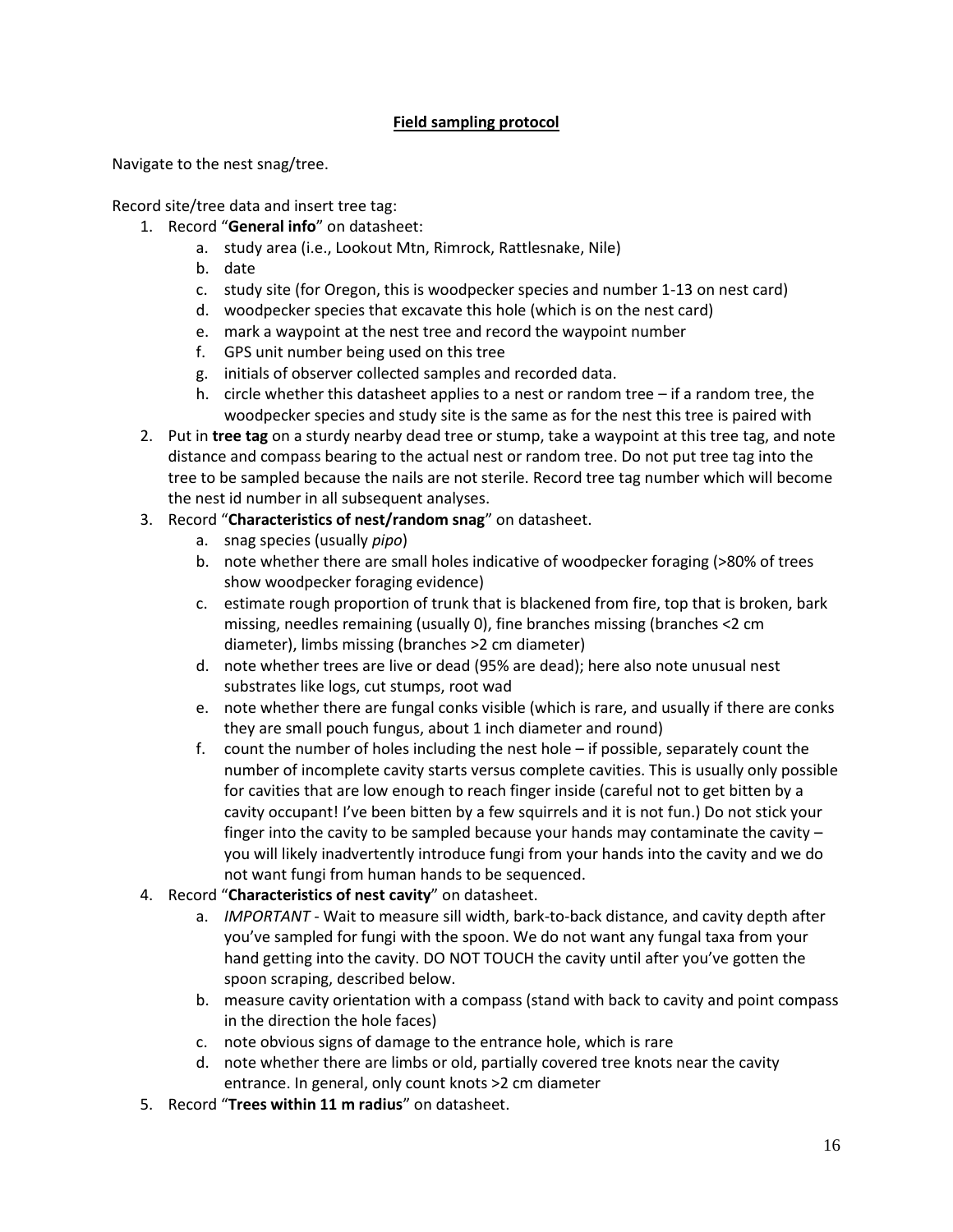- a. use the range finder and your compass, and note the number of trees and snags within 11 m radius of the nest/random snag. For each tree, note species, dbh, and whether it is live or dead. For dead broken snags, count only those that reach to 1.4 m height.
- 6. Record "**Canopy and shrub cover**" and "**Woody debris on ground**" on datasheet:
	- a. for canopy cover, follow the directions on the densitometer
	- b. for shrub cover, use the range finder to determine approximate boundaries of a circle, 5 m in diameter, centered on the nest tree. For each quadrant, note approximate cover by shrubs (defined as anything with a woody stem less than 1 inch diameter)
- 7. Take 9 photos
	- 1. first tree tag,
	- 2. then ground photos (in this order north, east, south, west),
	- 3. then tree photos (north, east, south, west, standing back 10 m)

If you mess up the photo order, go ahead and delete the messed up photo(s) and start over.

### For fungi sample/hardness:

- 1. **Set up ladder:** Set up the ladder if necessary to the cavity height. Put on harness and other climbing gear if needed. Spread plastic sheet on ground if necessary (if ground is wet or snowy). Place cookie sheet in convenient location to catch isopropyl during flame sterilization.
- 2. **Sterilely sample inside nest cavity with spoon (nests only):**
	- 2.1. Clean hands by spraying with isopropyl and rubbing over hands until dry. Put on new, unused, clean gloves. Spray gloved hands with bleach spray or place ~1 tablespoon bleach mixture in hand and rub all over gloves. Wipe on clean paper towel and discard paper towel in trash bag.
	- 2.2. At first tree every day (or at about every 5 trees) wipe cordless drill housing and torque wrench handle with bleach/isopropyl.
	- 2.3. Wipe sharpened spoon with clean dry paper towel. Place spoon in bleach bottle containing 20% bleach. Make sure bleach level is as high enough to cover every portion of spoon/handle that will contact cavity. Wait 30 seconds. Then remove and wipe down with clean paper towel, starting at the end where your hand is and wiping down the spoon.
	- 2.4. Hold spoon over cookie sheet to prevent isopropyl from dropping onto forest floor. Spray spoon thoroughly and generously with isopropyl. While wet with isopropyl, flame sterilize thoroughly with cigar lighter, making sure to hold everything over the cookie sheet to avoid letting isopropyl drop onto forest floor. Make sure spoon is dry with no residual wetness. If necessary, wait a minute for spoon to cool before inserting into cavity (to avoid "cooking" any organisms within the wood, or denaturing dna).
	- 2.5. At this point, do not touch any part of the sterilized spoon, or allow it to come in contact with anything but air. If it touches the tree, your hand, the ladder, or anything, go back to step 2.3 and re-sterilize.
	- 2.6. If it is necessary to climb to cavity, steps 2.3 to 2.5 can be completed while on ladder, or on ground if person is adept at climbing tree without using hands.
	- 2.7. Scrape "dome" of cavity and back of cavity with sterilized spoon. Gently pour shavings into sterile microcentrifuge tube, taking care not to allow any unsterile item to contact inside of tube, or inner lid of tube. Do not allow spoon to touch microcentrifuge tube. Close tube and label with tree tag number, and letter "C" (indicates cavity sample). Label tube on top and side. Close tube and place on ice immediately. Now you can breathe easy and poke your hand in the cavity to measure sill width, bark-to-back distance, and cavity depth – again taking care not to get bitten by any cavity occupants.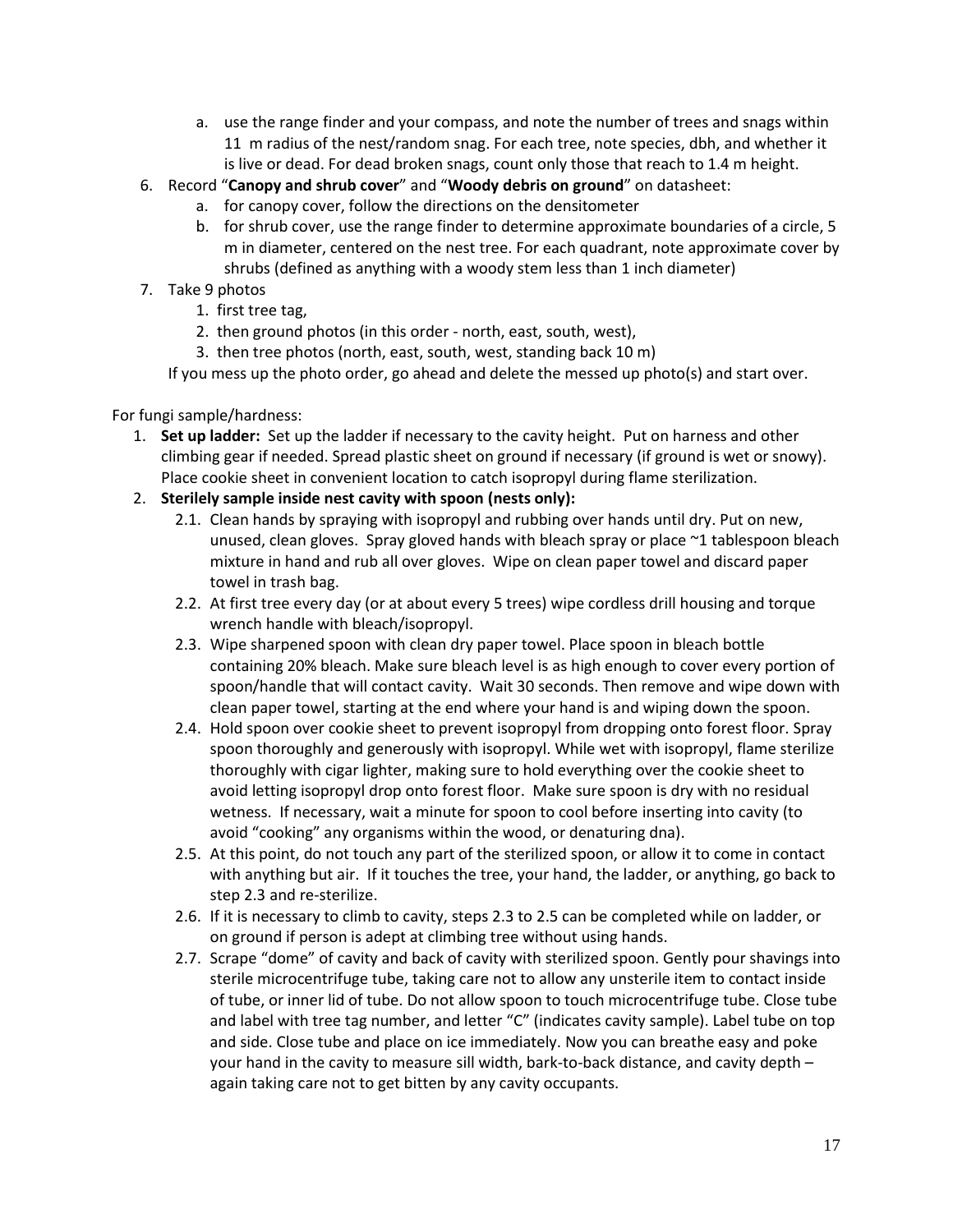### **3. Sterilely sample ~2 cm above cavity opening with drill (nests) or at nest height and orientation (random trees)**

- 3.1. Clean gloved hands with bleach spray or place  $\sim$ 1 tablespoon bleach mixture in hand and rub all over gloves. Wipe on clean paper towel and discard paper towel in trash bag.
- 3.2. Preferably get your assistant/data recorder to vigorously clean drill bit with wire brush. For many trees, this means a good 2 or more minutes of vigorous, hard scrubbing to get off all residue from the previous tree. Scrutinize closely to makes sure there is nothing remaining, using a finger nail if necessary to probe around on edges of the flutes (then put on a new set of gloves and wipe with isopropyl or bleach afterwards). Then wipe off drill bit with a clean (dry) towel.
- 3.3. Place drill bit in bleach solution for at least 30 seconds. Make sure bleach level is as high as the deepest place you plan to drill (i.e., make sure the first 15 cm of drill are sitting in the bleach for 30 seconds – sometimes when the bleach level gets low this means tilting the bleach bottle). While waiting, I typically spray gloves again with bleach. Wipe drill bit dry with new and clean paper towel, starting at the end where your hand is, and wiping down the bit.
- 3.4. Once bleach has dried, spray drill bit thoroughly with isopropyl and flame sterilize with cigar lighter. Use the same procedure as for the spoon described in item 2.4. Make sure any isopropyl that drips lands on the cookie sheet. After flame sterilization do not touch any part of the sterilized bit, or allow it to come in contact with anything but air. If it touches the tree or your hand, go back to step 3.3 and re-sterilize.
- 3.5. Get a sterile funnel tube from within the clean ziplock bag, and place over the sterile drill bit. Begin drilling into the tree about 2 cm above the cavity opening. We are aiming to collect a sample as near the cavity as possible, but above the cavity 'chimney' (dome that birds excavate above their head in the cavity). Be sure to press the funnel tube hard against the tree so that all wood shavings are collected inside the tube. Once you have drilled to ~3 cm, remove drill bit and carefully pour wood shavings into a sterile falcon tube. Label with tree tag number and letter "s", for sill. Place on ice.
- 3.6. Repeat steps 3.1 to 3.5, this time drill to about 17 cm deep. Label these wood shavings with "b" for body wood. Place on ice.

# **4. Measure wood mass density.**

4.1. Insert the increment borer into the hole you just drilled. Use the torque wrench to record hardness, counting the number of tick marks on the inch pounds scale. Counting tickmarks avoids potential mistakes people make when trying to count in factors of "5" in the field after a long week of sampling.

# **5. Collect a core sample with increment borer.**

- 5.1. Attempt to collect a core sample as close to the cavity as possible but without caving in the wood near the cavity opening or the drill hole from steps 3 and 4. Suggest locating this increment core hole at least 2 cm from the cavity opening and the drill hole.
- 5.2. Once you have selected a spot for the core, start to turn the increment borer into the bark or wood. Beware that the increment borer can be extremely hard to start in trees with dense, barkless outer wood. Push with your body and get a helper to push with you. Once the drill portion of the increment borer engages in the wood, spinning is relatively easy. Every 2-3 turns, insert the extractor spoon to the tip of the borer to make certain the wood is not jamming.
- 5.3. At 3 cm deep, remove all the wood using the extractor and store in a 15 mL centrifuge tube labeled with the tree tag number and "is". Put on ice and out of sunlight.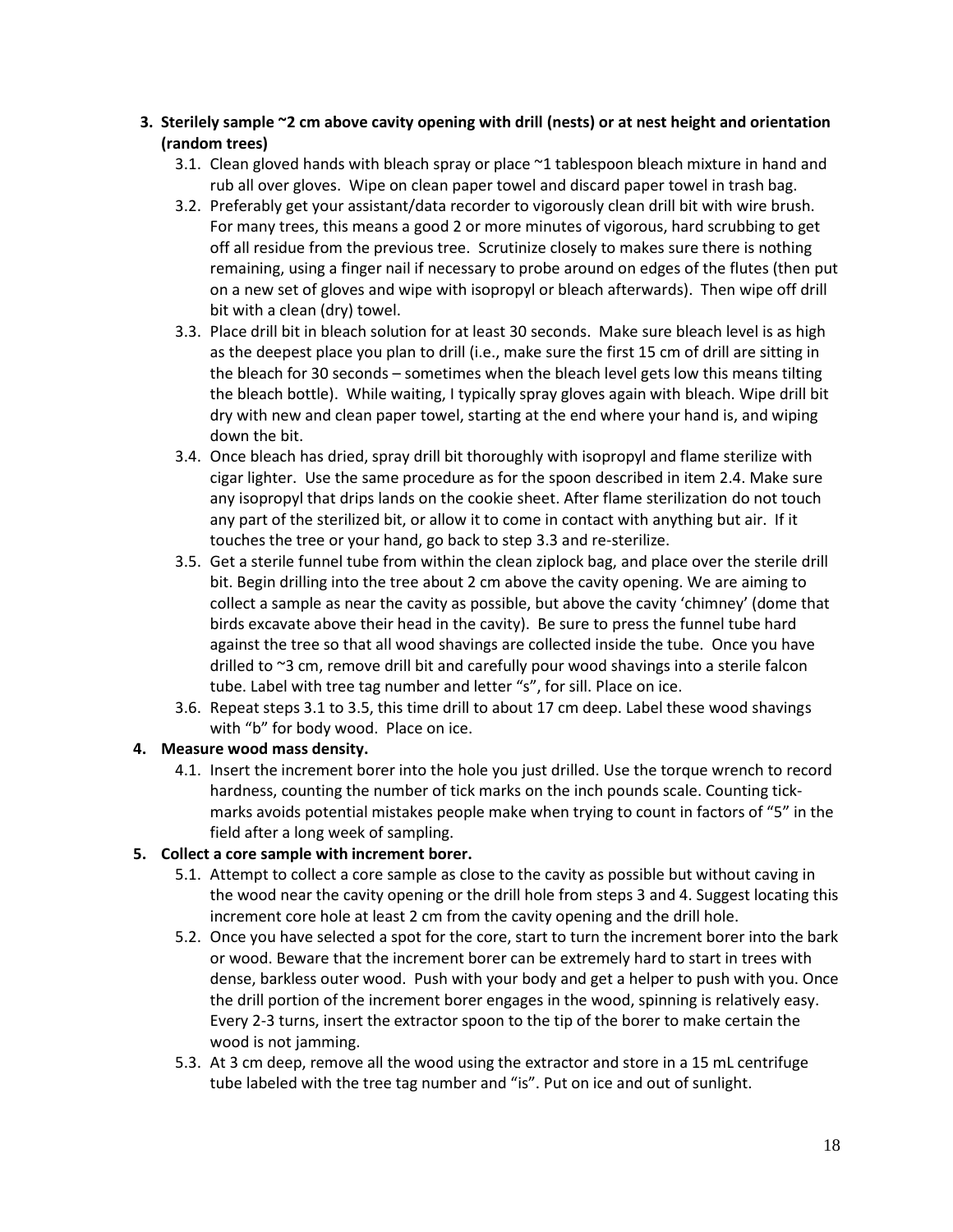- 5.4. Continue step 5.2 until 10 cm and again remove all wood. Place in 15 ml centrifuge tube and label with tree tag number and "ib". Put on ice and out of sunlight.
- 5.5. Remove the increment borer. Beware that in trees with a hard sill but rotted interior the borer can get stuck and requires a large amount of force to remove.

### **Protocol for selecting random tree**

1 - Select a random orientation

2 - Move out 10 m from the nest snag in this orientation (so we do not sample too close to nests).

3 - Continue walking in the random orientation and select the first snag in this orientation that occurs within 5 m of the invisible line you're walking.

4 - If no suitable snag occurs within 75 m of the nest, return to nest and select a new orientation. Repeat until you find a suitable snag. 75 m is the maximum distance because it represents the approximate radius of a woodpecker nest territory.

- 5 Caveats
	- snag species must match nest snag species
	- dbh must fall between 15.7 and 104.9 cm.
	- snag must contain no holes, or cavity starts (foraging holes are ok).
	- snag height must be at least as high as the nest, for the corresponding nest (because we will sample random snags at the same height and orientation as the nest).

# **Protocol for when you return from field**

Samples need to be properly stored after getting home from the field. Depending on the number of samples, this procedure takes about 30 minutes.

Equipment:

all tubes containing wood from the day's sampling (50 mL, 15 mL, and 1.5 mL tubes containing wood) nitrile gloves 20% bleach solution in Nalgene bottle from field, or bleach spray cookie sheet isopropyl spray butane torch stopwatch empty 1.5 mL tubes with buffer – one for each 50 mL tube you collected sampling spoon cotton cloth/rubber bands/scissors tube racks freezer for 1.5 mL tubes containing wood sample

1 – Wash your hands and put on clean nitrile gloves. Clean work space and spray down with bleach spray. Set out large 50 mL falcon tubes from each day's sampling in tube racks. Set cookie sheet on a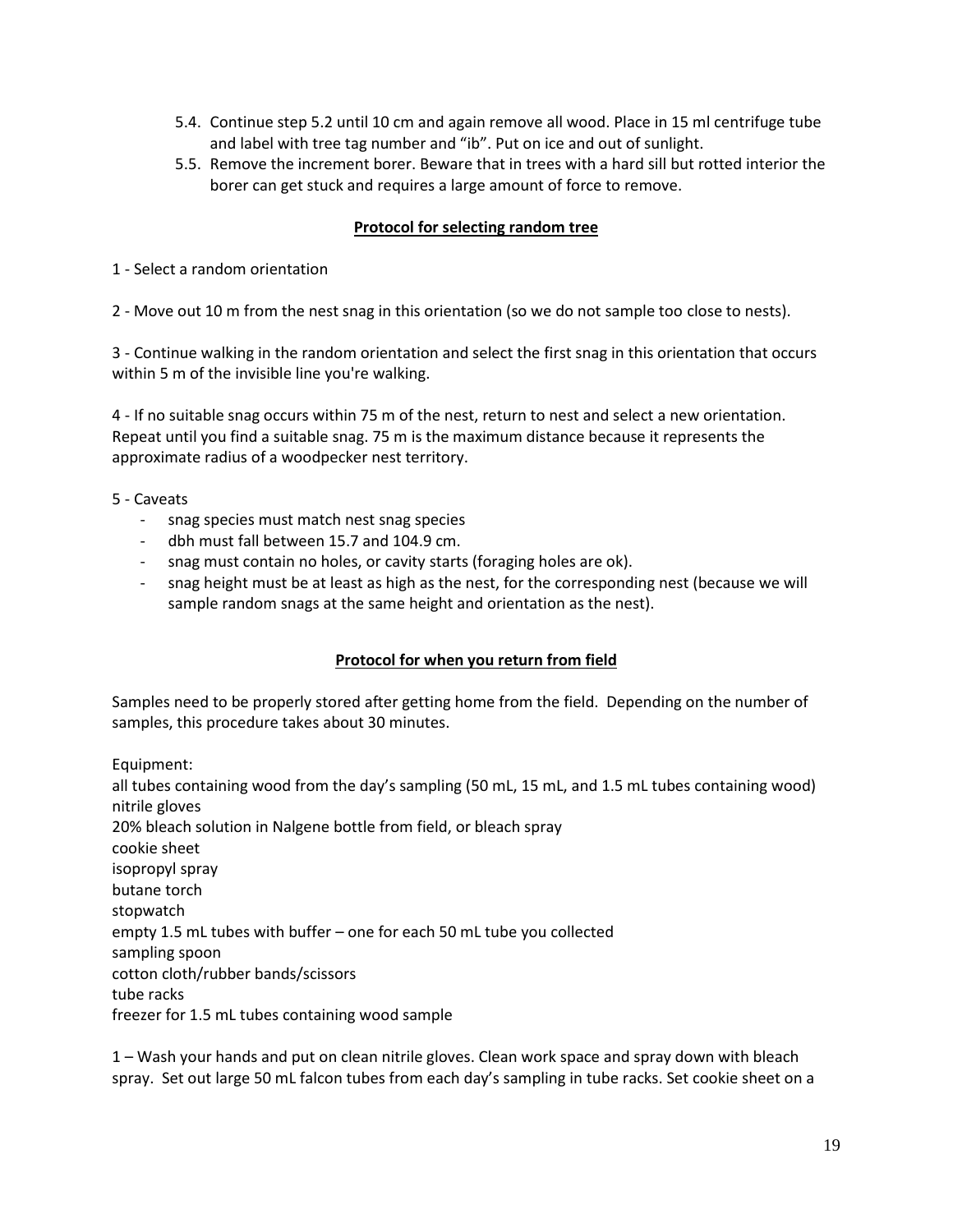clean, clutter-free surface. Set out one 1.5 mL microcentrifuge tube for each 50 mL falcon tube in the little tube rack.

2 – Sterilize sampling spoon like you do in the field: (1) wipe off obvious debris with clean paper towel, (2) set in bleach bath for 30 seconds, (3) remove and spray with isopropyl alcohol, (4) flame sterilize with butane torch. Let spoon cool before proceeding. Do not touch the spoon but carefully put your hand within about an inch of the surface of the spoon – if you can feel heat coming off, wait.

3 – Shake up the first 50 mL falcon tube that you plan to sample so that the wood inside is fairly 'homogenized'. Once spoon is cool carefully open this 50 mL falcon tube. Collect a small amount of sample (roughly ¼ teaspoon) in your spoon. Try to get wood shavings that are representative of the size and type of wood in the tube.

4 – Now holding the spoon (containing a little bit of wood) carefully with one hand (right hand for right handed people), with your left hand pick up one of the 1.5 mL tubes, open very carefully, and gently shake the spoon's contents into the 1.5 mL tube.

5 – Cap the 1.5 mL tube. Cap the 50 mL falcon tube. Now label the 1.5 mL tube with the same exact label as its corresponding 50 mL tube. I recommend looking at the wood inside the 1.5 mL tube to make sure it is fully wet and covered with buffer. Sometimes an airpocket will form at the bottom of the little tubes and the lowest wood is dry. It is important to get this wood wet. You can do this by inverting the microcentrifuge tube and gently tapping it (upside down) against a counter top. Then to store the sample, turn it right side up and tap gently again to get all the sample (now wet, hopefully) back into the bottom of the tube.

6 – Repeat for each 50 mL falcon tube from the field, starting at step 2. **Be certain to thoroughly sterilize spoon in between each and every 50 mL tube.** 

7 – When you are finished, put all 1.5 mL tubes in the white cardboard cyrobox that has been stored in the freezer. Put it in the freezer. For 50 mL falcon tubes, open each lid and cover with a small square of cotton cloth. Secure with rubber bands and leave in clutter-free, undisturbed place (but at room temp). Place all 15 mL tubes in the freezer.

# **Protocol to sterilize funnels**

Sterilize funnels after every use (typically at the end of every field day). In the field they get may get coated in wood chips and fine wood powder. This process takes 15-30 minutes, depending on the number of funnels that need to be sterilized

Equipment: dirty funnels from today's field work sponge, toothbrush, soap, towel, tap water nitrile gloves 20% bleach solution (can be reused from day-to-day) in glass bread pan (do not use plastic or metal because bleach will melt plastic and water will cause rust in metal) cookie sheet bleach spray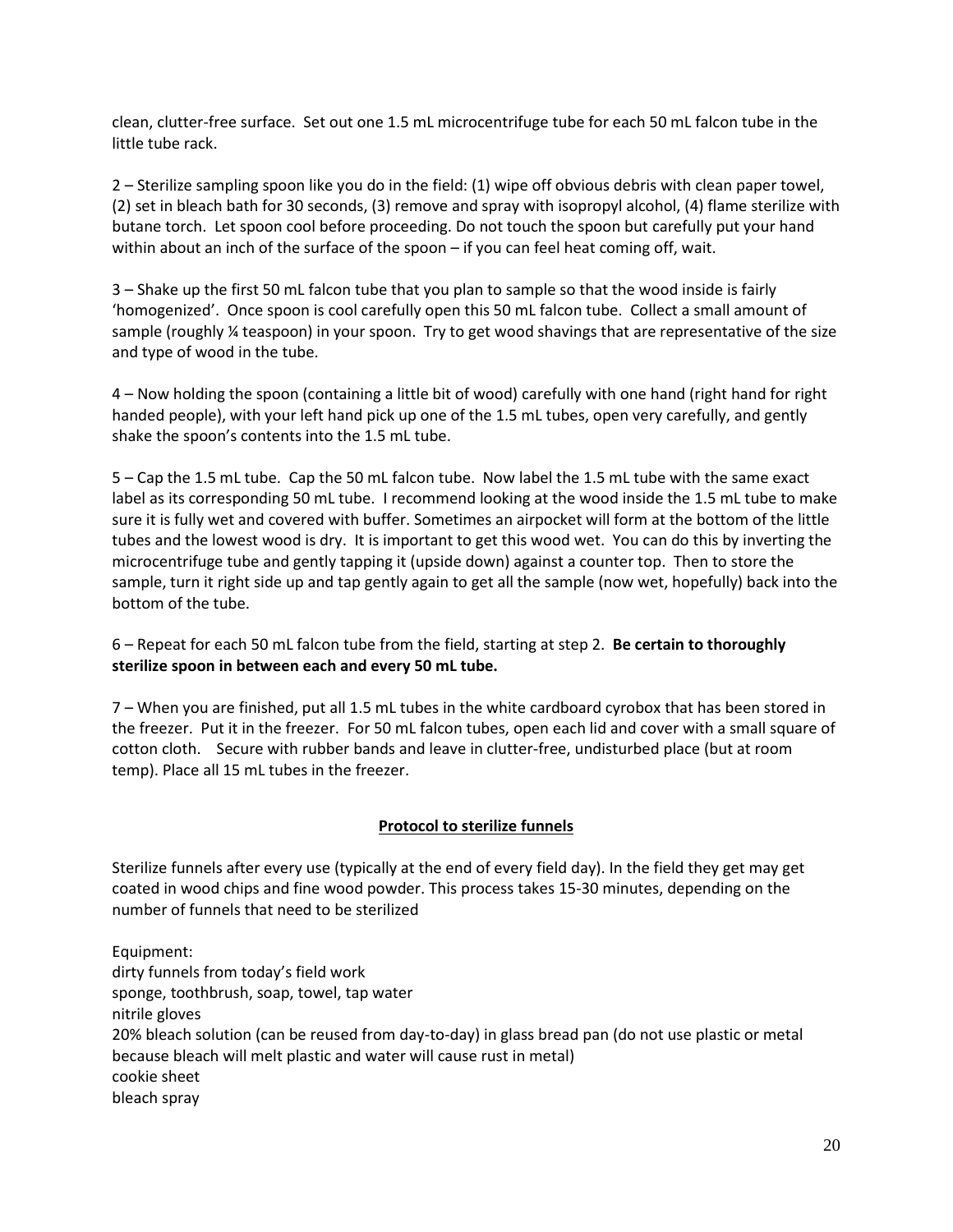isopropyl spray stopwatch oven new, clean ziplocks

1 – Wash the inside of funnels thoroughly with soap, water, toothbrush and sponge to remove visible debris. Toothbrush is particularly handy for cleaning inside. Rinse well to remove soap residue

2 – Put on gloves. Mix solution of 20% bleach and 80% tap water in a metal or glass bowl (or use bleach from previous day). Soak funnels in 20% bleach solution for 5 minutes. Bleach denatures dna and this step is meant to denature all fungal dna that may be present in funnel tubes from trees sampled that day.

3 – While they are soaking, get a cookie sheet and spray with bleach spray. Let sit bleach soak on cookie sheet while funnels are soaking in bleach. Or you can use isopropyl and flame sterilize cookie sheet – but be careful if you choose the flame approach and make certain loose hair and clothes are tied back and there are no flammable materials nearby. A large empty bathtub works well for flame sterilizing the cookie sheet, with added benefit that water is handy if you get too enthusiastic with your flame.

4 – One by one, take funnels out of bleach and spray with a steady stream of 70% isopropyl alcohol. The goal with this step is to remove all bleach residue, because remaining bleach residue can denature any dna from trees we plan to sample the next day. Do not rinse funnels with tap water because tap water is not dna sterile. Shake excess isopropyl off so funnels are not dripping wet. Set each funnel one-by-one onto now sterile cookie sheet.

5 - Let dry ~5-10 minutes in oven set to low setting (100-150 F). Shake pan a couple times to get funnels to roll and dry on all sides. Do NOT touch funnels with your hand. If you touch them, go back to step 2.

6 – The funnels should now be dna sterile and dry. At this stage, do not touch them or allow them to touch anything unless it has been sterilized. Put on gloves. Spray gloves with isopropyl and let air dry. Carefully gather funnels with your now sterile hands and place all funnels together in new, clean ziplock and seal. Use a clean ziplock every day. Old ziplocks can be used for trash bags and other purposes.

Repeat at the end of every field day and use clean ziplock everyday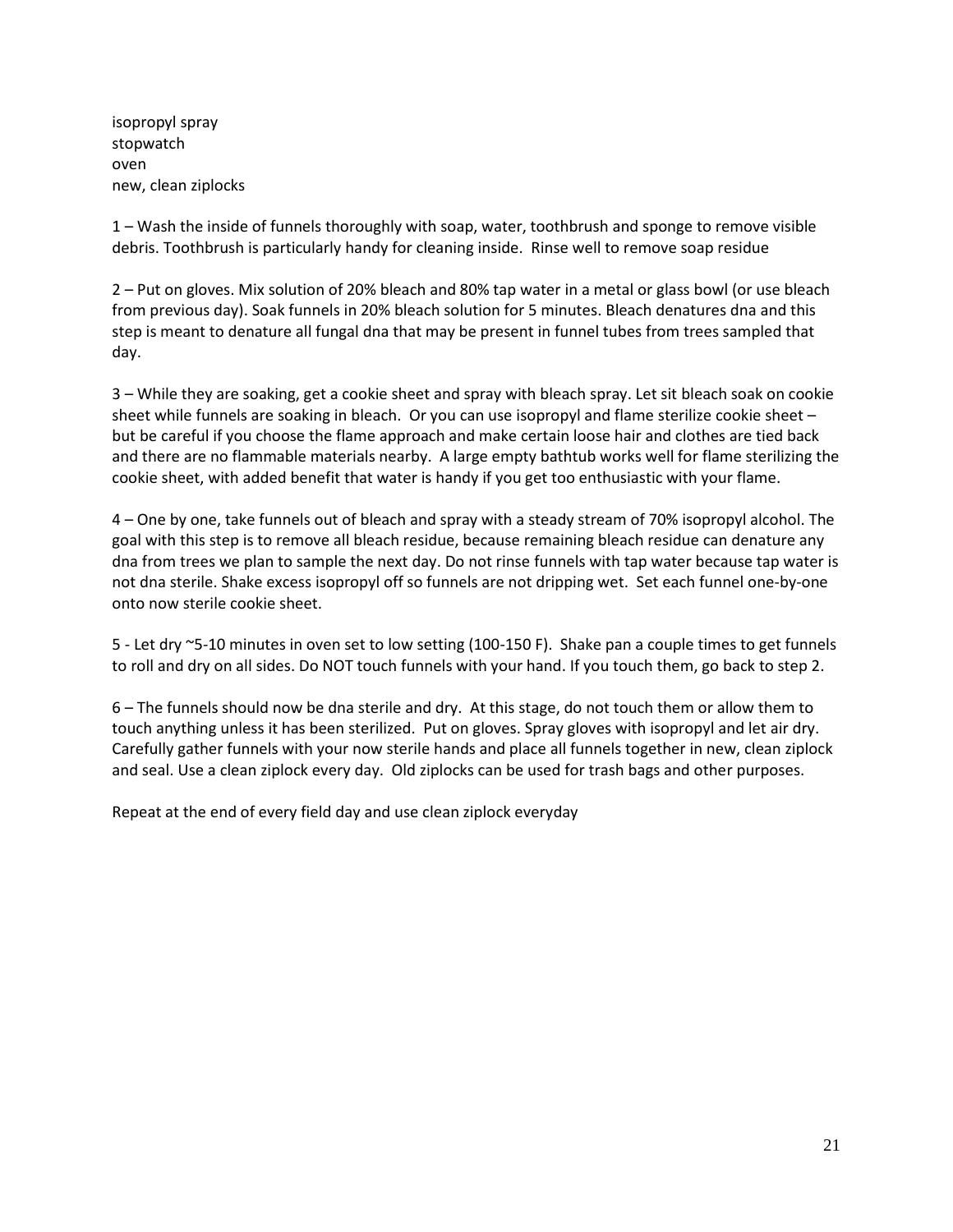Appendix 2. Project Photos.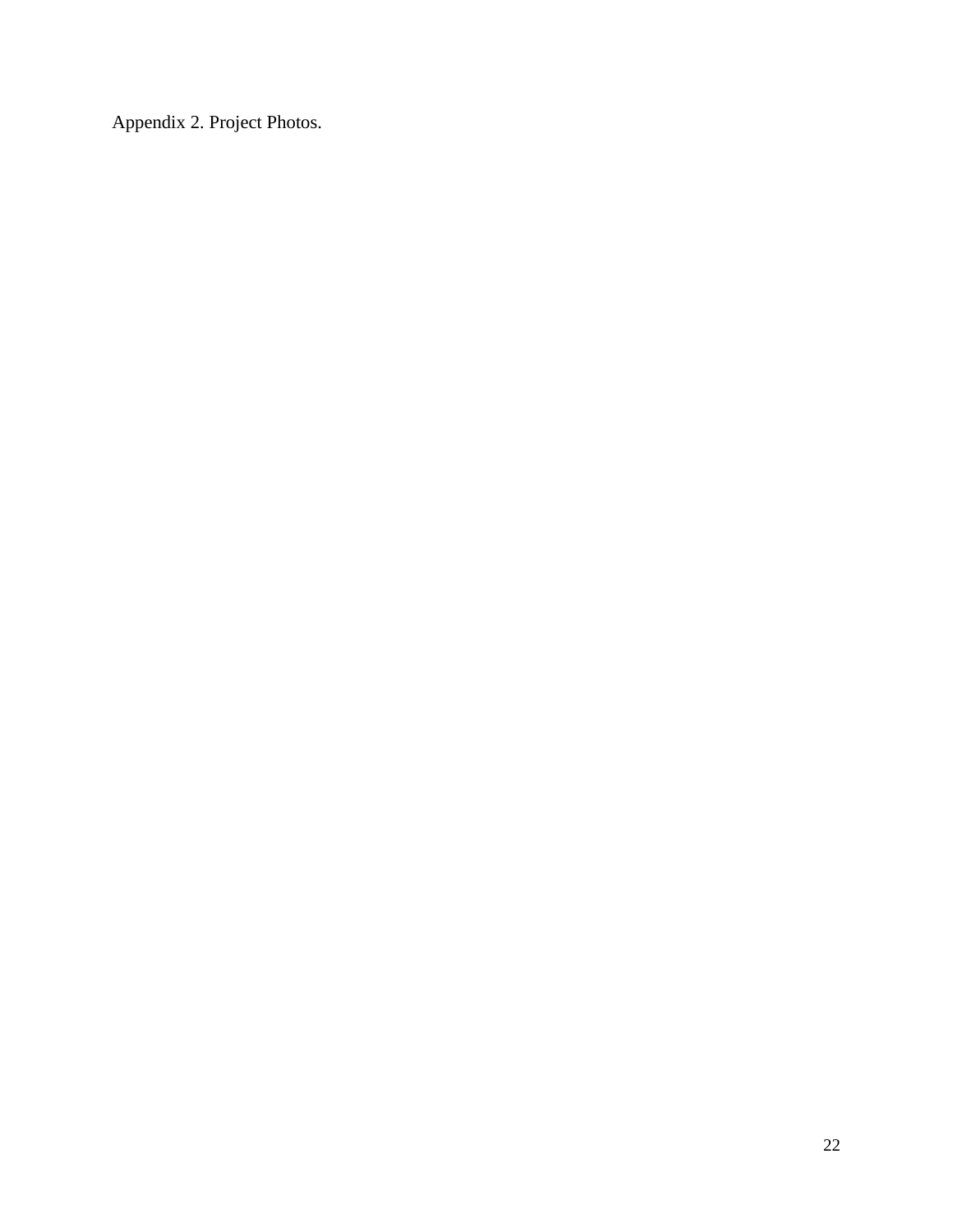Appendix 2, Figure 1. White-headed woodpecker at excavated cavity in a burned Douglas-fir snag, in Meeks Table burn, in 2016. This cavity was enlarged by Northern Flicker in 2017 and included in our fungal sampling effort. Photo credit: D. Reiff.

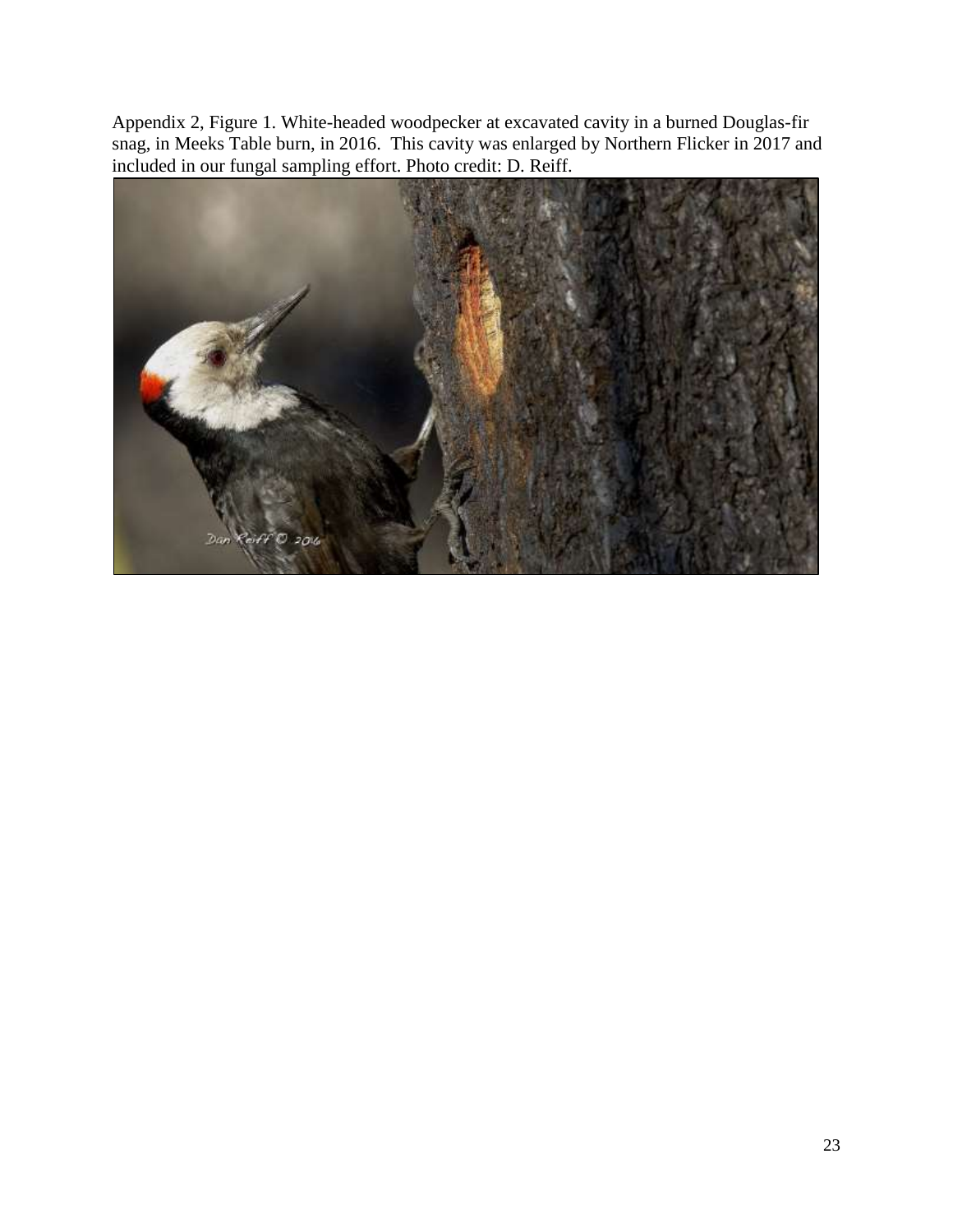Appendix 2, Figure 2. Black-backed woodpecker drumming above excavated cavity in a burned Douglas-fir snag, in Meeks Table burn, in 2017. This cavity was included in our 2017 fungal sampling effort. Photo credit: T. Lorenz.

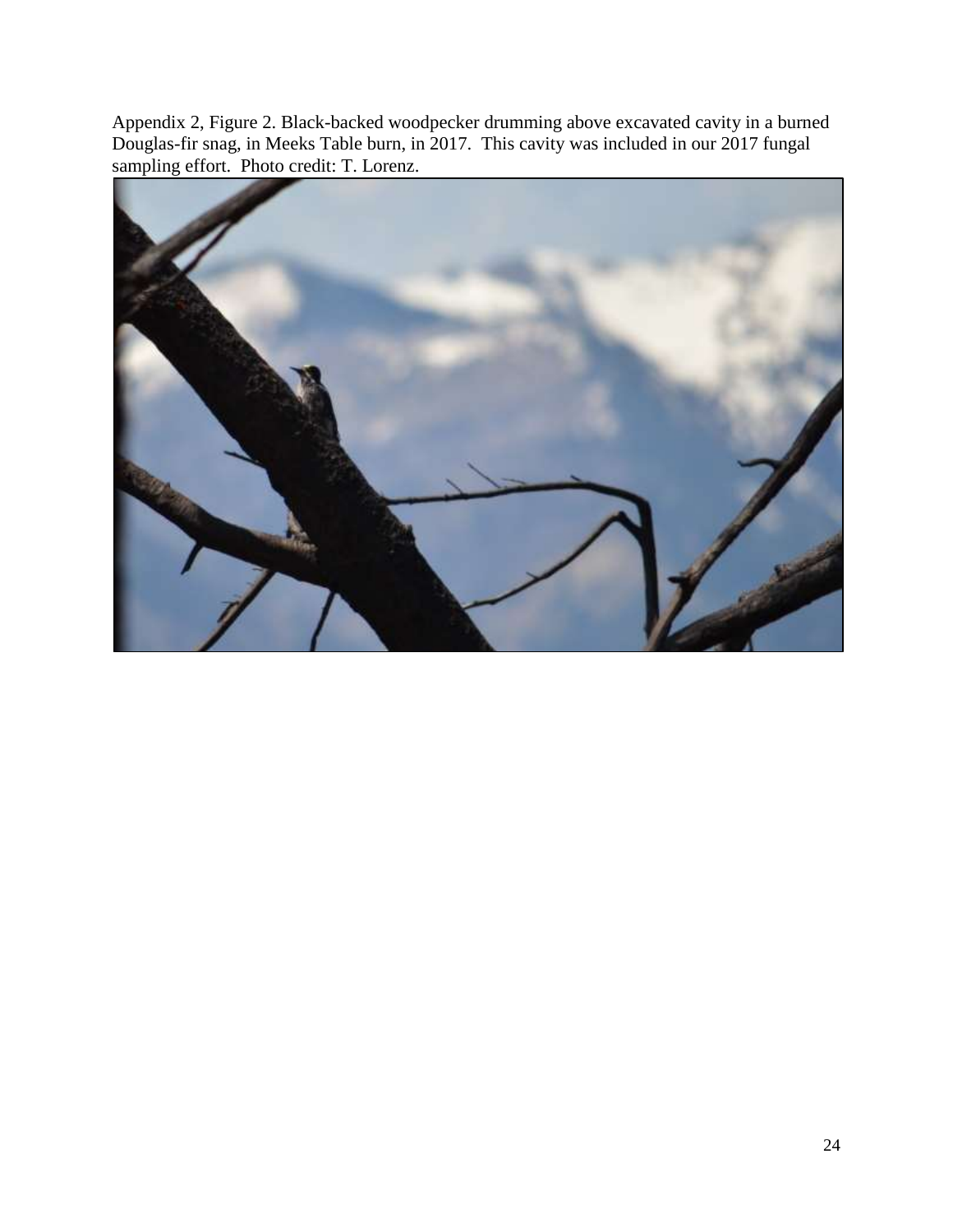

Appendix 2, Figure 3. Measuring canopy cover at a random, non-use snag in 2017 in Angel Prescribed burn. Photo credit: P. Fischer.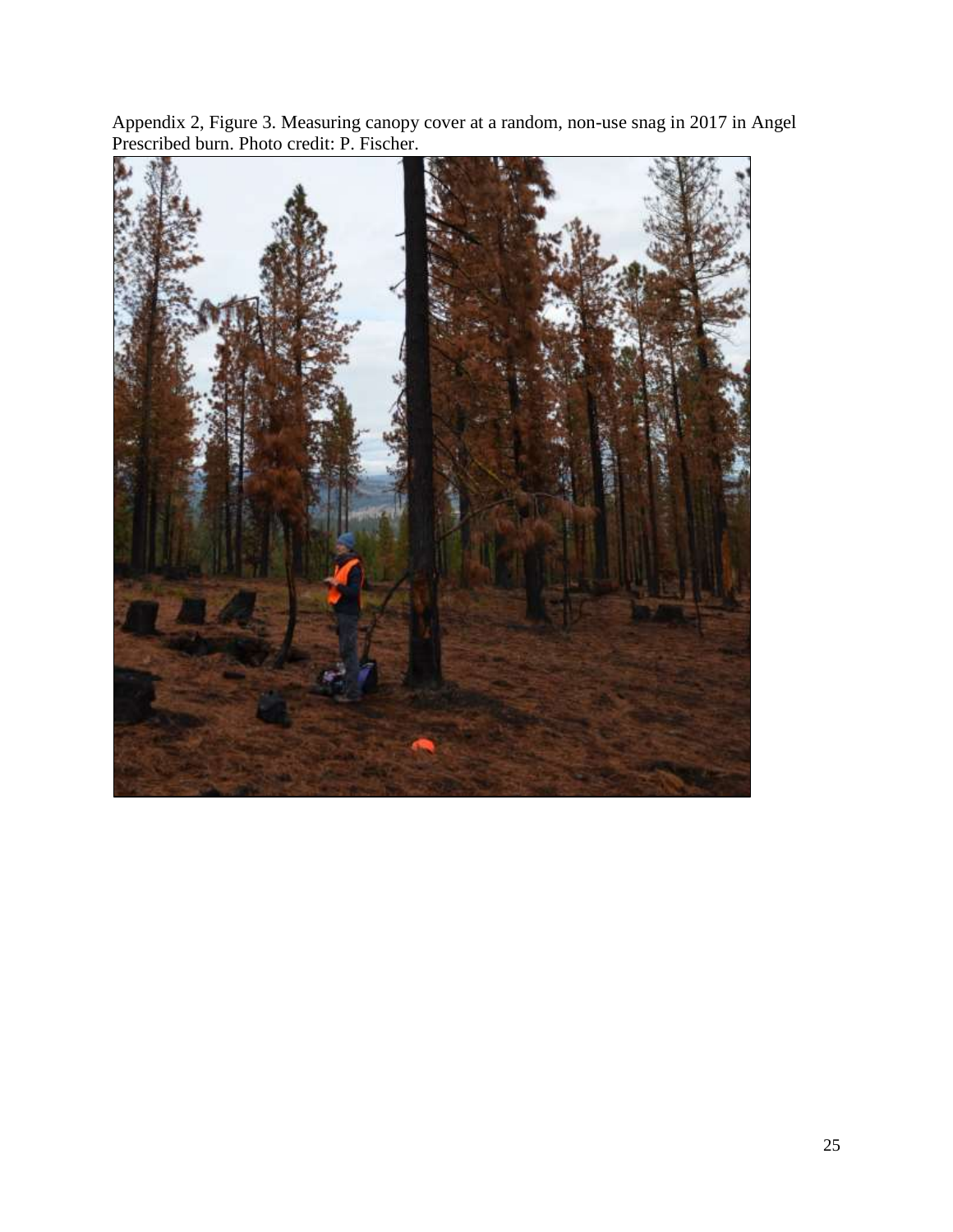Appendix 2, Figure 4. Fungal field sampling equipment, including (from left to right) ziploc bag of sterile tubes, increment borer, torque wrench, drill, datasheets, scraping spoon, wood samples within tubes, isopropyl spray (in pink spray bottle), bleach spray, propane torch, cooler for storing samples in field, and on far right bag containing all vegetation measuring tools (clinometer, compass, DBH tape, ruler, densitometer). Photo credit: T. Lorenz.

![](_page_25_Picture_1.jpeg)